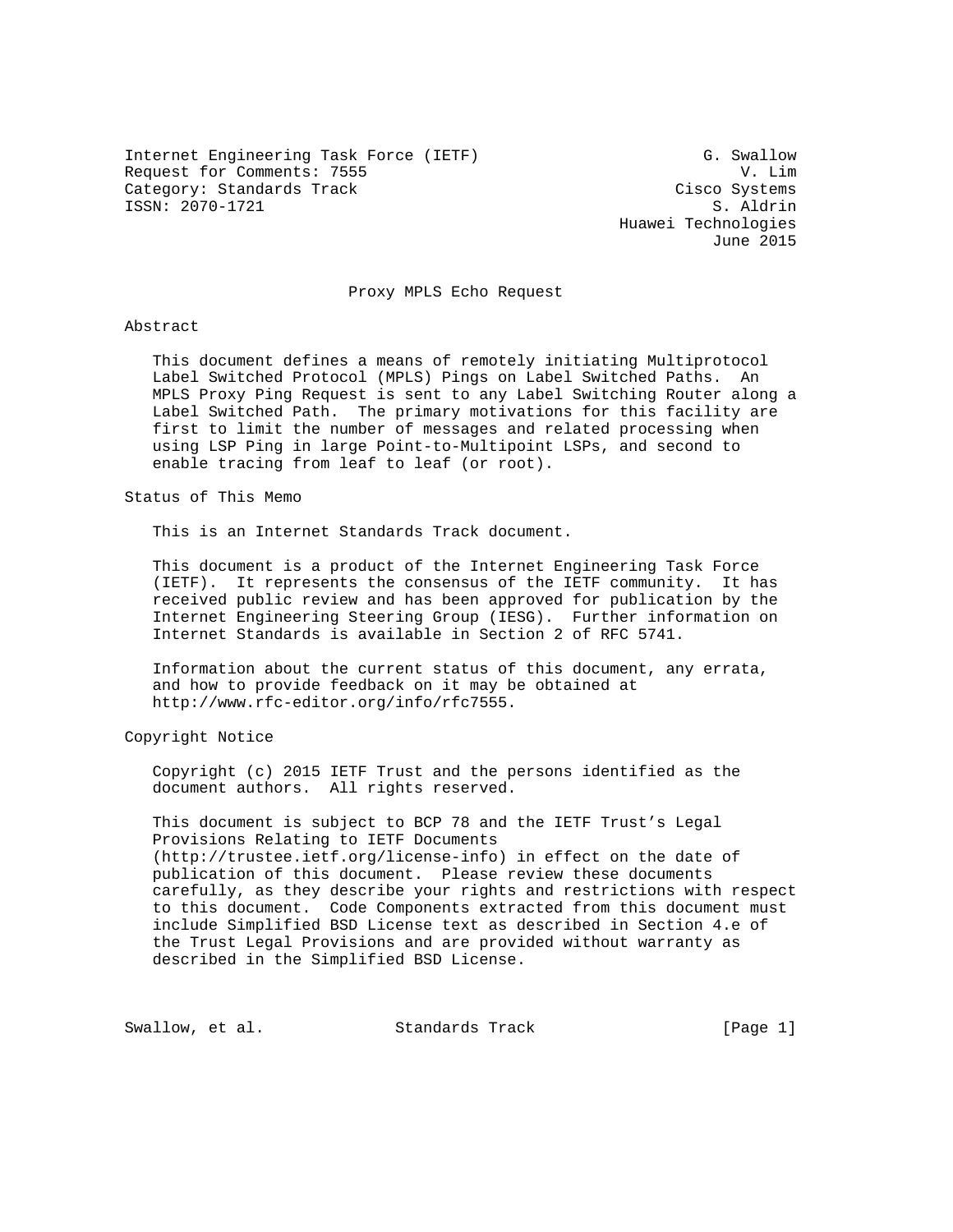|                | Table of Contents                                                                |  |
|----------------|----------------------------------------------------------------------------------|--|
|                |                                                                                  |  |
|                |                                                                                  |  |
|                |                                                                                  |  |
|                |                                                                                  |  |
|                |                                                                                  |  |
|                |                                                                                  |  |
|                | 3. Proxy MPLS Echo Request/Reply Procedures 7                                    |  |
|                |                                                                                  |  |
|                |                                                                                  |  |
|                | 3.2.1. Proxy LSR Handling When It Is Egress for FEC 11                           |  |
|                | 3.2.2. Downstream Detailed Maps and Downstream                                   |  |
|                | Maps in Proxy Reply 12                                                           |  |
|                | 3.2.3. Sending an MPLS Proxy Ping Reply 12                                       |  |
|                | 3.2.4. Sending the MPLS Echo Requests 13                                         |  |
|                | 3.2.4.1. Forming the Base MPLS Echo Request 13                                   |  |
|                | 3.2.4.2. Per-Interface Sending Procedures 14                                     |  |
|                | 4. Proxy Ping Request/Reply Messages 15                                          |  |
|                | 4.1. Proxy Ping Request/Reply Message Formats 15                                 |  |
|                | 4.2. Proxy Ping Request Message Contents 15                                      |  |
|                | 4.3. Proxy Ping Reply Message Contents 16                                        |  |
|                |                                                                                  |  |
|                |                                                                                  |  |
|                |                                                                                  |  |
|                |                                                                                  |  |
|                | 5.3. Upstream Neighbor Address TLV 21<br>5.4. Downstream Neighbor Address TLV 22 |  |
|                |                                                                                  |  |
| 7 <sup>1</sup> |                                                                                  |  |
|                | 7.1. Proxy Echo Parameters Sub-TLVs 24                                           |  |
|                |                                                                                  |  |
|                | 7.3. Downstream Address Mapping Registry 25                                      |  |
|                | 7.4. Next Hop Sub-TLV Address Type Registry 25                                   |  |
|                |                                                                                  |  |
|                |                                                                                  |  |
|                |                                                                                  |  |
|                |                                                                                  |  |
|                |                                                                                  |  |

Swallow, et al. Standards Track [Page 2]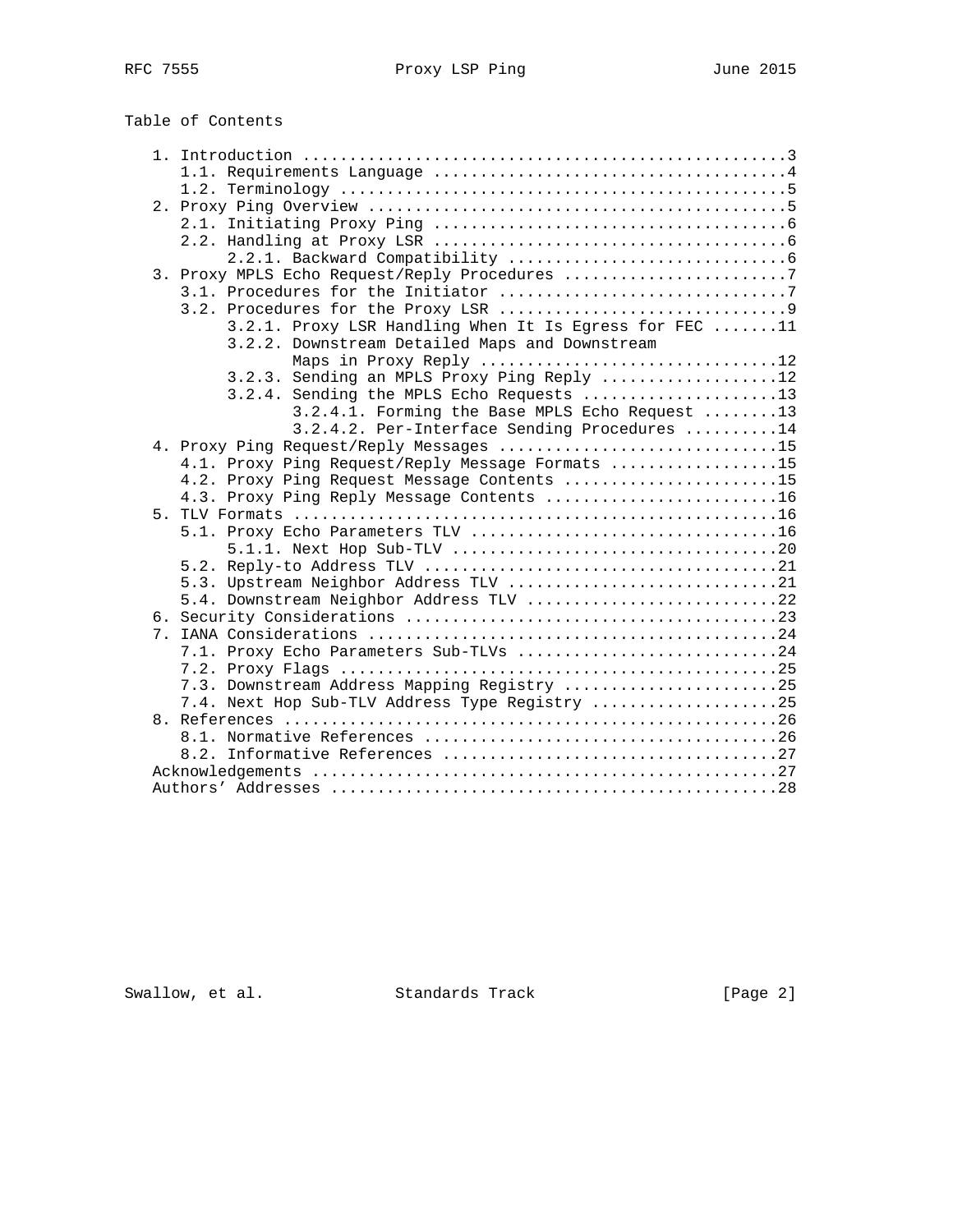# 1. Introduction

 This document is motivated by two broad issues in connection with diagnosing Point-to-Multipoint (P2MP) Label Switched Paths (LSPs). The first is scalability due to the automatic replication of Multiprotocol Label Switching (MPLS) Echo Request messages as they proceed down the tree. The second, which is primarily motivated by LDP-based P2MP and Multipoint-to-Multipoint (MP2MP) LSPs [RFC6388], is the ability to trace a sub-LSP from leaf node to root node.

 When tracing from a source to a particular leaf in a P2MP or MP2MP tree, nodes not along that path will need to process MPLS Echo Request messages that are received. The number of MPLS Echo Replies sent in response to an MPLS Echo Request quickly multiplies, as the Label Switching Routers (LSRs), which are part of the tree but not along the path of the trace, could be responding to the received MPLS Echo Request as well. This could also overwhelm the source to process all the MPLS Echo Reply messages it receives. It is anticipated that many of the applications for P2MP/MP2MP tunnels will require OAM that is both rigorous and scalable.

 Suppose one wishes to trace a P2MP LSP to localize a fault that is affecting one egress or a set of egresses. Suppose one follows the normal procedure for tracing -- namely, repeatedly pinging from the root, incrementing the Time to Live (TTL) by one after each three or so pings. Such a procedure has the potential for producing a large amount of processing at the P2MP-LSP midpoints and egresses. It also could produce an unwieldy number of replies back to the root.

 One alternative would be to begin sending pings from points at or near the affected egress(es) and then work backwards toward the root. The TTL could be held constant (say, two), limiting the number of responses to the number of next-next-hops of the point where a ping is initiated.

 In the case of Resource Reservation Protocol Traffic Engineering (RSVP-TE), all setup is initiated from the root of the tree. Thus, the root of the tree has knowledge of all the leaf nodes and usually the topology of the entire tree. Thus, the above alternative can easily be initiated by the root node.

 In [RFC6388], the situation is quite different. Leaf nodes initiate connectivity to the tree, which is granted by the first node toward the root that is part of the tree. The root node may only be aware of the immediately adjacent (downstream) nodes of the tree. Initially, the leaf node only has knowledge of the (upstream) node to which it is immediately adjacent. However, this is sufficient information to initiate a trace. First, the above procedure is

Swallow, et al. Standards Track [Page 3]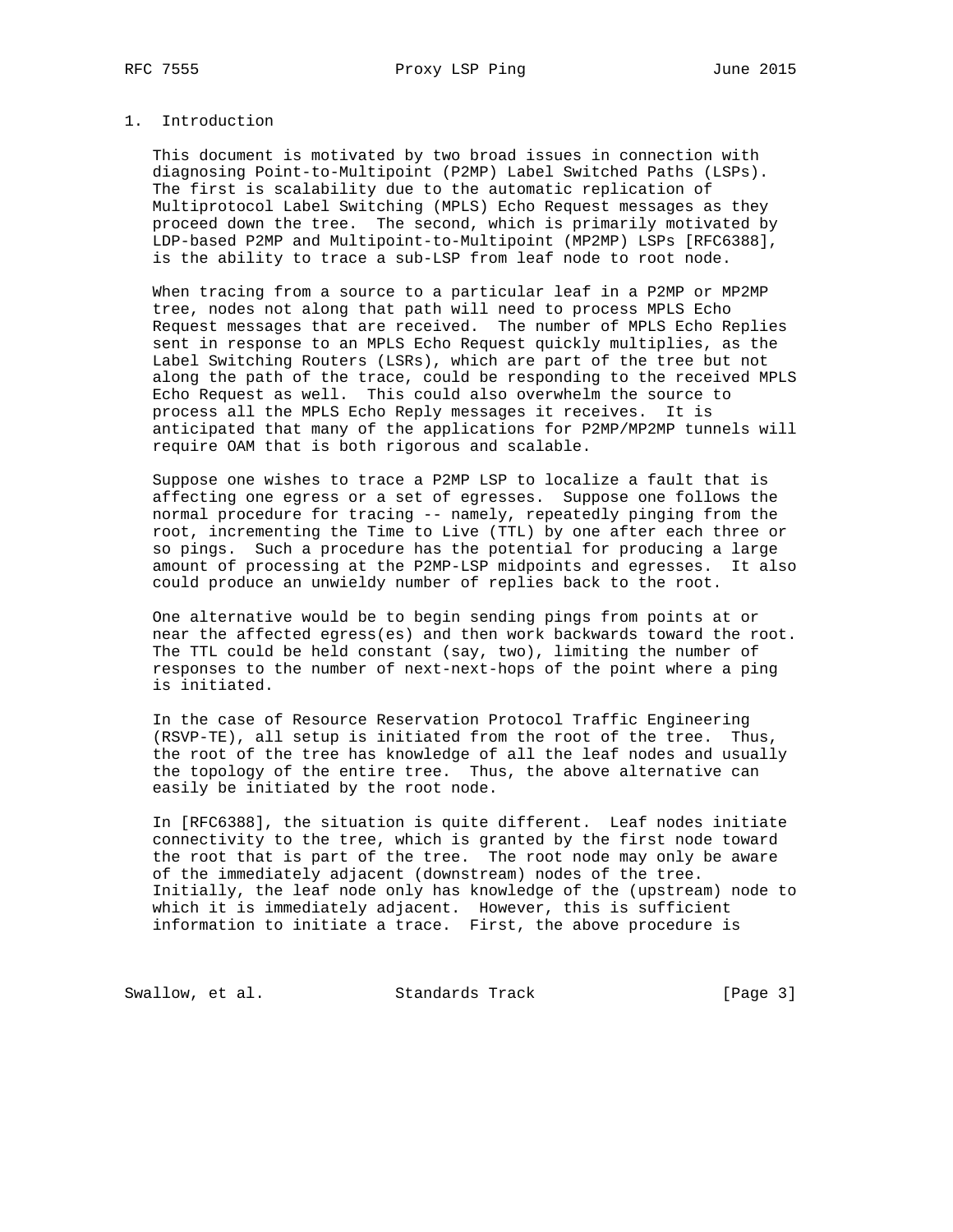applied by asking that node to ping across the final link. That is, a message is sent from the leaf to the upstream node requesting it to send an MPLS Echo Request for the Forward Equivalence Class (FEC) of the tree in question on said link. The leaf node also requests the identity of the upstream neighbor's upstream neighbor for that FEC. With this information, the procedure can iteratively be applied until the fault is localized or the root node is reached. In all cases, the TTL for the request need only be at most 2. Thus, the processing load of each request is small, since only a limited number of nodes will receive the request.

 This document defines protocol extensions to MPLS ping [RFC4379] to allow a third party to remotely cause an MPLS Echo Request message to be sent down an LSP or part of an LSP. The procedure described in the paragraphs above does require that the initiator know the previous-hop node to the one which was pinged on the prior iteration. This information is readily available in [RFC4875]. This document also provides a means for obtaining this information for P2MP and MP2MP LSPs that are set up with LDP as described in [RFC6388].

 While the motivation for this document came from multicast scaling concerns, its applicability may be wider. The procedures presented in this document are applicable to all LSP Ping FEC types where the MPLS Echo Request/Reply are IP encapsulated and the MPLS Echo Reply can be sent out of band of the LSP over IP. Remote pinging of LSPs that involves the use of in-band control channels is beyond the scope of this document.

 Other uses of this facility are beyond the scope of this document. In particular, the procedures defined in this document only allow testing of a FEC stack consisting of a single FEC. The procedures also do not allow the initiator to specify the label assigned to that FEC, nor do the procedures allow the initiator to cause any additional labels to be added to the label stack of the actual MPLS Echo Request message.

# 1.1. Requirements Language

 The key words "MUST", "MUST NOT", "REQUIRED", "SHALL", "SHALL NOT", "SHOULD", "SHOULD NOT", "RECOMMENDED", "MAY", and "OPTIONAL" in this document are to be interpreted as described in [RFC2119].

 The term "Must Be Zero" (MBZ) is used in TLV descriptions for reserved fields. These fields MUST be set to zero when sent and ignored on receipt.

Swallow, et al. Standards Track [Page 4]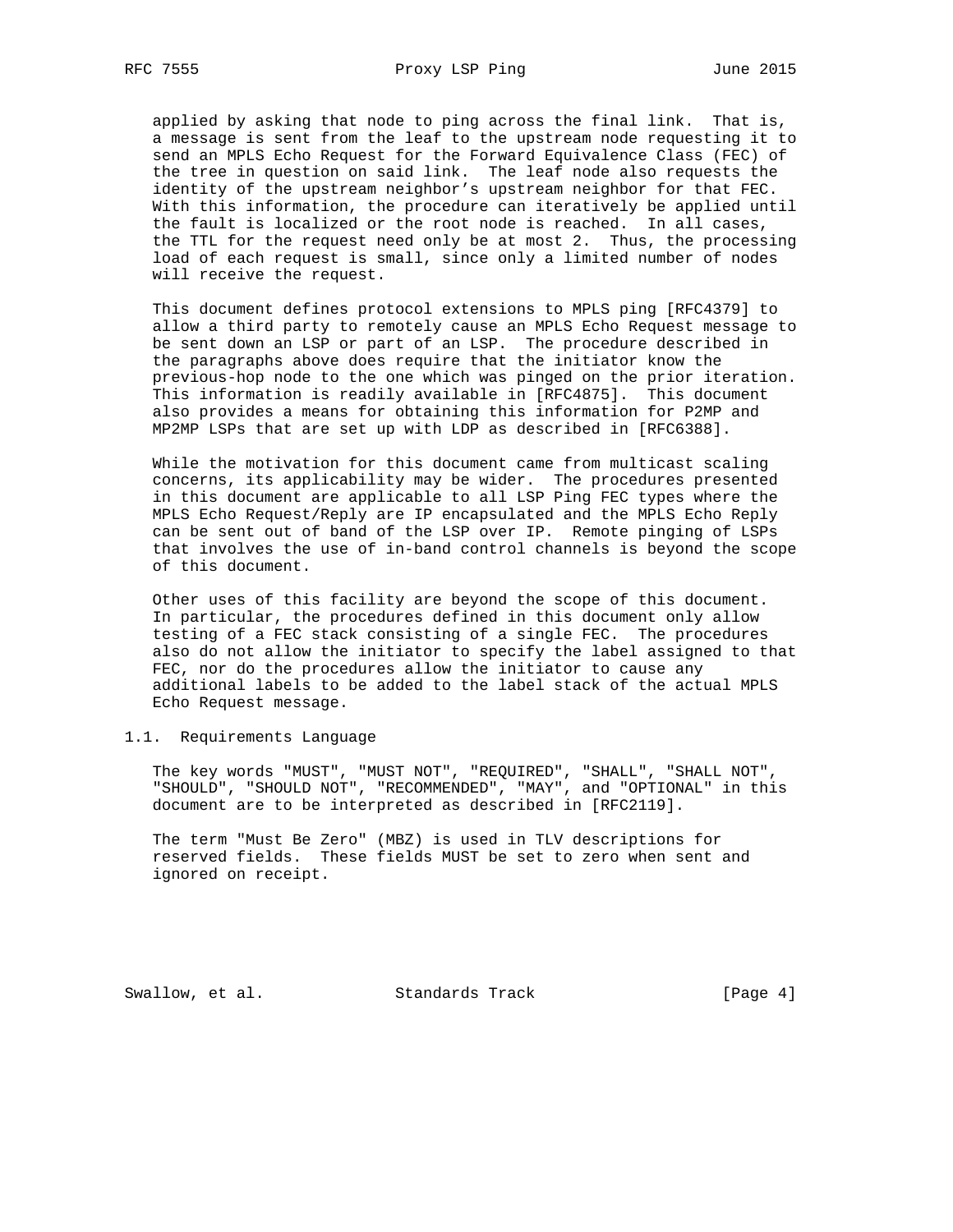Based on context, the terms "leaf" and "egress" are used interchangeably. "Egress" is used where consistency with [RFC4379] was deemed appropriate. "Receiver" is used in the context of receiving protocol messages.

## 1.2. Terminology

 Term Definition ----- ------------------------------------------- LSP Label Switched Path LSR Label Switching Router mLDP Multipoint LDP MP2MP Multipoint to Multipoint MTU Maximum Transmission Unit P2MP Point to Multipoint TTL Time to Live

2. Proxy Ping Overview

 This document defines a protocol interaction between a first LSR and another LSR that is part of an LSP in order to allow the first LSR to request that the second LSR initiate an LSP Ping for the LSP on the first LSR's behalf. Since the second LSR sends the LSP Ping on behalf of the first LSR, it does not maintain state to be able to handle the corresponding LSP Ping response. Instead, the responder to the LSP Ping sends the LSP Ping response to either the first LSR or another LSR configured to handle it. Two new LSP Ping messages are defined for remote pinging: the MPLS Proxy Ping Request and the MPLS Proxy Ping Reply.

 A remote ping operation on a P2MP LSP generally involves at least three LSRs; in some scenarios, none of these are the ingress (root) or an egress (leaf) of the LSP.

We refer to these LSRs with the following terms:

 Initiator - the LSR that initiates the ping operation by sending an MPLS Proxy Ping Request message

 Proxy LSR - the LSR that is the destination of the MPLS Proxy Ping Request message and the potential initiator of the MPLS Echo Request

 $Receiver(s)$  - the LSR(s) that receive the MPLS Echo Request message

 Responder - A receiver that responds to an MPLS Proxy Ping Request or an MPLS Echo Request

Swallow, et al. Standards Track [Page 5]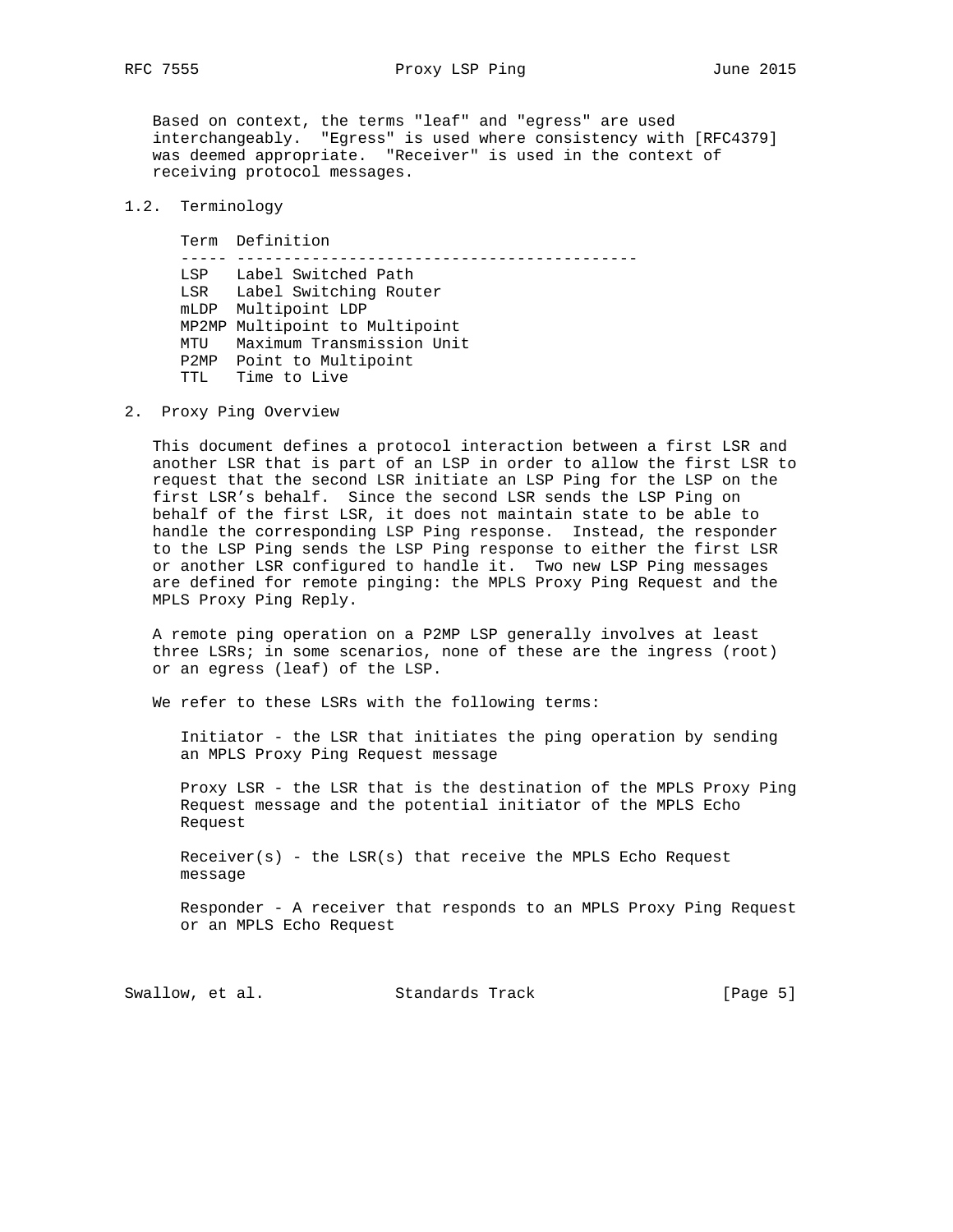We note that in some scenarios, the initiator could also be the responder; in that case, the response would be internal to the LSR.

## 2.1. Initiating Proxy Ping

 The initiator formats an MPLS Proxy Ping Request message and sends it to the Proxy LSR, an LSR it believes to be on the path of the LSP. This message instructs the Proxy LSR either to reply with Proxy information or to send an MPLS Echo Request in-band of the LSP. The initiator requests Proxy information so that it can learn additional information it needs to use to form a subsequent MPLS Proxy Ping Request. For example, during LSP traceroute, an initiator needs the downstream map information to form an MPLS Echo Request. An initiator may also want to learn a Proxy LSR's FEC neighbor information so that it can form Proxy Ping Requests to various LSRs along the LSP.

## 2.2. Handling at Proxy LSR

 The Proxy LSR either replies with the requested Proxy information or validates that it has a label mapping for the specified FEC and that it is authorized to send the specified MPLS Echo Request on behalf of the initiator.

 If the Proxy LSR has a label mapping for the FEC and all authorization checks have passed, the Proxy LSR formats an MPLS Echo Request. If the source address of the MPLS Echo Request is not set to the Proxy Request source address, the initiator MUST include a Reply-to Address TLV containing the source address to use in the MPLS Echo Request. It then sends the MPLS Echo Request in-band of the LSP.

 The receivers process the MPLS Echo Request as normal, sending their MPLS Echo Replies back to the initiator.

 If the Proxy LSR failed to send an MPLS Echo Request as normal because it encountered an issue while attempting to send, an MPLS Proxy Ping Reply message is sent back with a Return Code indicating that the MPLS Echo Request could not be sent.

## 2.2.1. Backward Compatibility

 As described in Section 4.4 of [RFC4379], if the packet is not well formed, LSR X SHOULD send an MPLS Echo Reply with the Return Code set to "Malformed echo request received" and the Return Subcode to zero. If there are any TLVs not marked as "Ignore" that the Proxy LSR does not understand, the Proxy LSR SHOULD send an MPLS "TLV not understood" (as appropriate), and the Return Subcode is set to zero.

Swallow, et al. Standards Track [Page 6]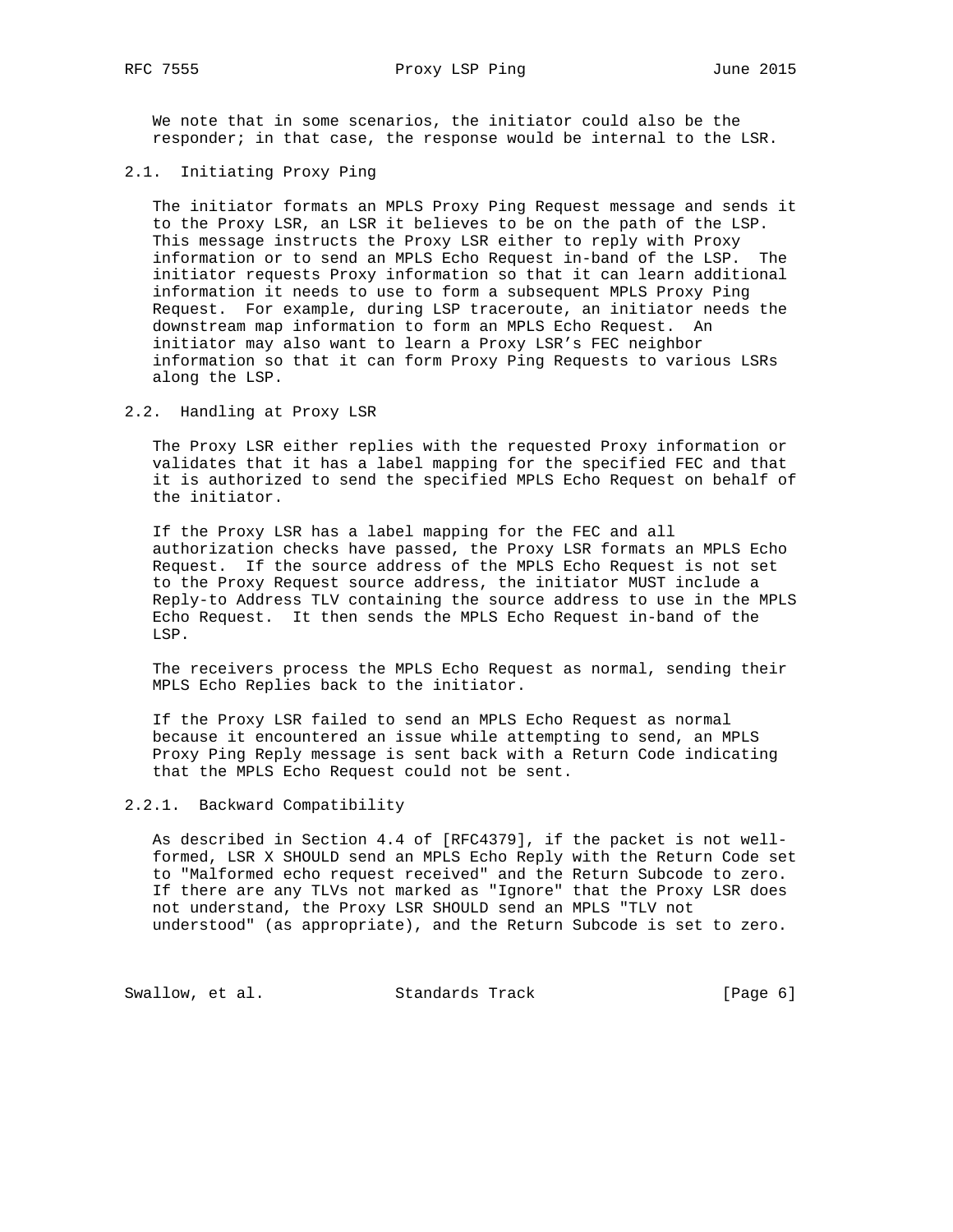In the case where the targeted Proxy LSR does not understand the LSP Ping Echo Request at all, like any other LSR that does not understand the messages, it MUST drop the message and MUST NOT send any message back to the initiator.

3. Proxy MPLS Echo Request/Reply Procedures

3.1. Procedures for the Initiator

The initiator creates an MPLS Proxy Ping request message.

 The message MUST contain a Target FEC Stack that describes the FEC being tested. The topmost FEC in the target FEC stack is used at the Proxy LSR to look up the MPLS label stack that will be used to encapsulate the MPLS Echo Request packet.

 The MPLS Proxy Ping Request message MUST contain a Proxy Echo Parameters TLV. In that TLV, the address type is set to either IPv4 or IPv6. The Destination IP Address is set to the value to be used by the Proxy LSR to build the MPLS Echo Request packet. The MPLS Echo Request IP header destination address is as specified in [RFC4379]. If the Address Type is IPv4, it MUST be an address is from the range 127/8; if the Address Type is IPv6, MUST be an address from the range ::ffff:7f00:0/104.

 The Reply Mode and Global Flags of the Proxy Echo Parameters TLV are set to the values to be used in the MPLS Echo Request message header. The Source UDP Port is set to the value to be used in the MPLS Echo Request (the source port is supplied by the Proxy Ping initiator because it or an LSR known to it handles the LSP Ping responses). The TTL is set to the value to be used in the outgoing MPLS label stack. See Section 5.1 for further details.

 If the FEC's Upstream/Downstream Neighbor address information is required, the initiator sets the "Request for FEC neighbor information" Proxy Flags in the Proxy Echo Parameters TLV.

 If a Downstream Detailed Mapping TLV (or Downstream Mapping TLV, which is deprecated) is required in an MPLS Proxy Ping Reply, the initiator sets the "Request for Downstream Detailed Mapping" (or "Request for Downstream Mapping") Proxy Flag in the Proxy Echo Parameters TLV. Only one of the two flags can be set.

 The Proxy Request Reply Mode is set with one of the Reply Modes defined in [RFC4379] as appropriate.

Swallow, et al. Standards Track [Page 7]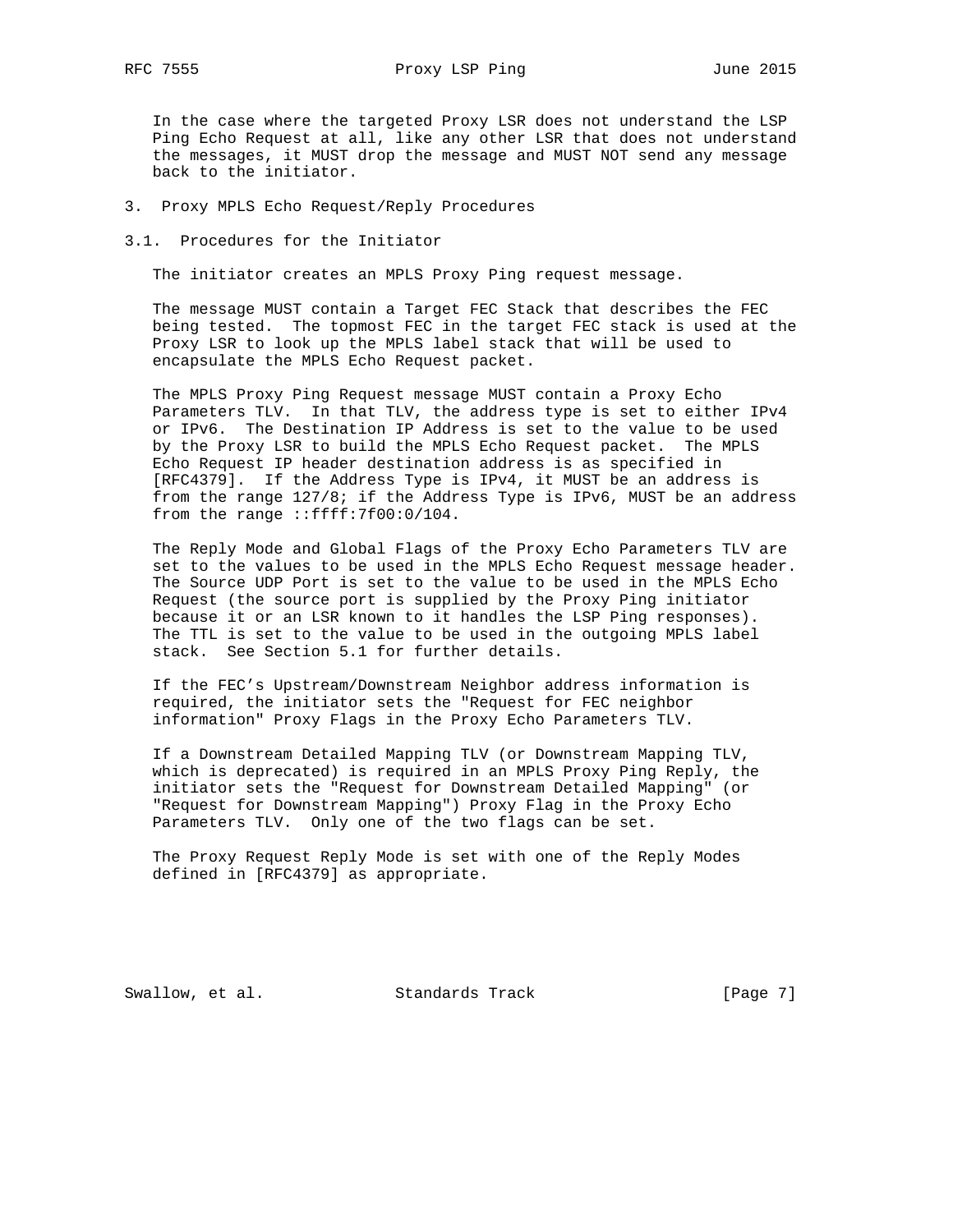A list of next-hop IP addresses MAY be included to limit the next hops towards which the MPLS Echo Request message will be sent. These are encoded as Next Hop sub-TLVs and included in the Proxy Echo Parameters TLV.

 Although not explicitly spelled out in [RFC4379], LSP Ping packets can be formed to a desired size using a Pad TLV and then used to test the Maximum Transmission Unit (MTU) of an LSP. When testing an LSP's MTU, if the message is transported as an IP datagram, the IP header DF bit MUST be set to prevent IP fragmentation by the IP forwarding layer. The Proxy Echo Parameter TLV MPLS Payload Size field is defined for this purpose and may be set to request that the MPLS Echo Request (including any IP and UDP header) be zero-padded to the specified size. When a non-zero MPLS payload size is specified, the Proxy LSR introduces a Pad TLV to build the MPLS Echo Request packet, so in this case, the Proxy Ping Request MUST NOT include a Pad TLV.

 Any of following TLVs MAY be included. These TLVs are used to form the MPLS Echo Request messages by the Proxy LSR:

Vendor Enterprise Number

Reply TOS Byte

Pad

P2MP Responder Identifier [RFC6425]

Echo Jitter [RFC6425]

Vendor Private TLVs

 Downstream Detailed Mapping (DDMAP) or Downstream Mapping (DSMAP) TLVs MAY be included. These TLVs will be matched to the next-hop address for inclusion in those particular MPLS Echo Request messages.

 The message is then encapsulated in a UDP packet. The source UDP port for the MPLS Proxy Ping Request message is chosen by the initiator; the destination UDP port is set to 3503. The IP header is set as follows: the source IP address is a routable address of the initiator; the destination IP address is a routable address to the Proxy LSR. The packet is then sent with the IP TTL set to 255.

Swallow, et al. Standards Track [Page 8]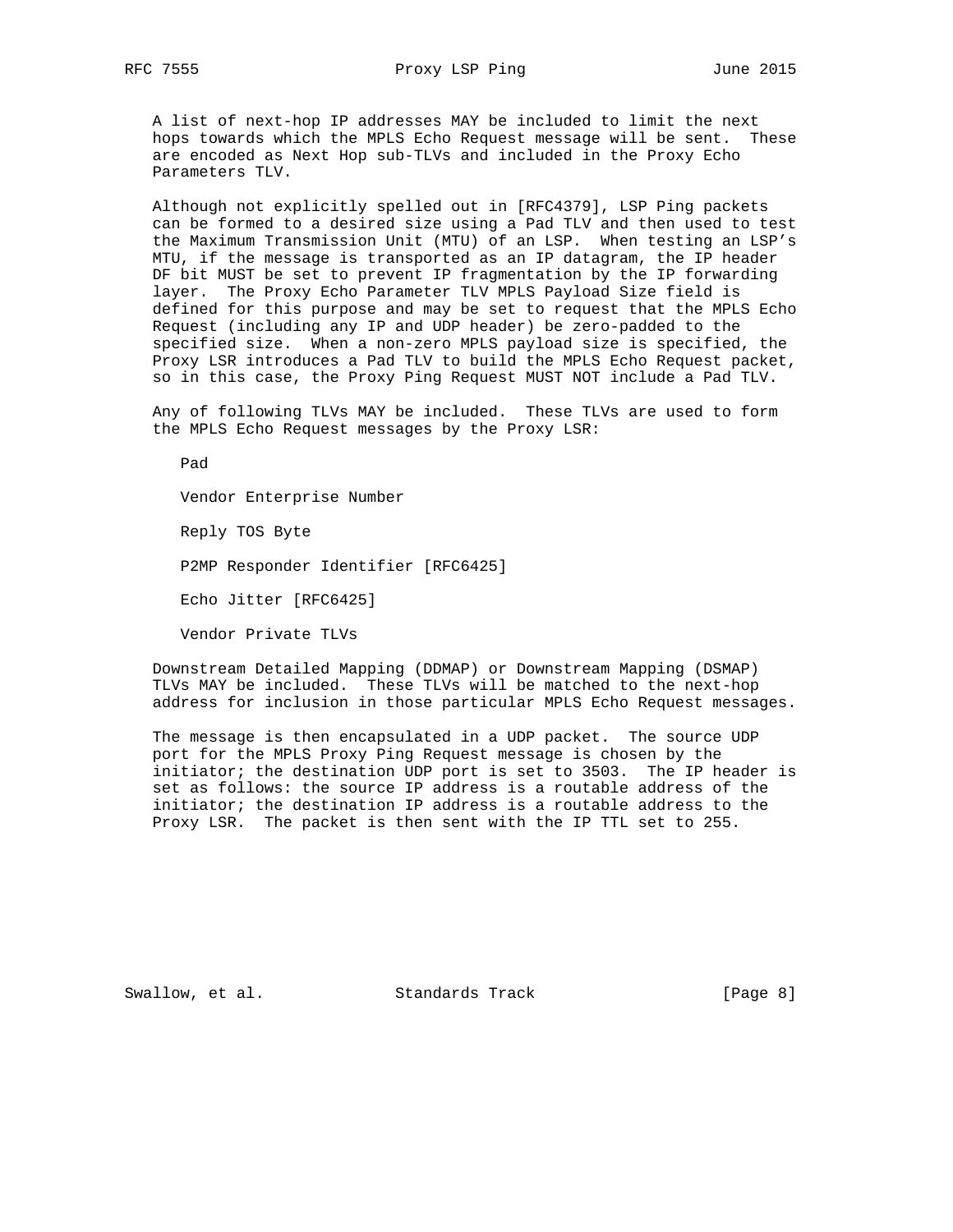## 3.2. Procedures for the Proxy LSR

 A Proxy LSR that receives an MPLS Proxy Ping Request message parses the packet to ensure that it is a well-formed packet. It checks that the TLVs that are not marked "Ignore" are understood. If any part of the message is malformed, it sets the Return Code to "Malformed echo request received". If all the TLVs are well-formed and any TLVs are not understood, the Return Code is set to "TLV not understood". The Return Subcode is set to zero for both cases.

 If the Reply Mode of the message header is not 1 ("Do not reply"), an MPLS Proxy Ping Reply message SHOULD be sent as described below.

 If the Return Code is "TLV not understood", no more processing of the MPLS Proxy Ping Request message is required. The Proxy LSR sends an MPLS Proxy Ping Reply message with an Errored TLVs TLV containing (only) the TLVs that were not understood.

 The MPLS Proxy Ping Request is expected to be transported to the Proxy LSR via IP forwarding mechanisms instead of using the same techniques that are employed to inject an MPLS Echo Request packet into an LSP. The MPLS Echo Request would use IP TTL, MPLS TTL, and/or loopback addresses (IPv4  $127.x.x.x$  or IPv6 ::ffff:7f00/104) in the IP header destination address field to trigger the packet to be handled via an LSR's forwarding exception processing path. The Proxy LSR MUST check whether or not MPLS Proxy Ping Request packets arrive via exception path. Packets arriving via IP TTL expiry, IP destination address set to a loopback address, or label TTL expiry MUST be treated as "Unauthorized" packets. An MPLS Proxy Ping Reply message MAY be sent with a Return Code of 16, "Proxy Ping not authorized".

 The header fields Sender's Handle and Sequence Number are not examined, but they are included in the MPLS Proxy Ping Reply or MPLS Echo Request message, if either is sent as a direct result of the received message.

 The Proxy LSR validates that it has a label mapping for the specified FEC, determines if it is an ingress, egress, transit or bud node, and then sets the Return Code as appropriate. A new Return Code of 19, "Replying router has FEC mapping for topmost FEC", has been defined for the case where the Proxy LSR is an ingress (for example, the head of the TE tunnel or a transit router) because the existing Return Codes defined by RFC 4379 don't match the situation. For example, when a Proxy LSR is a transit router, it's not appropriate for the Return Code to describe how the packet would transit because the MPLS

Swallow, et al. Standards Track [Page 9]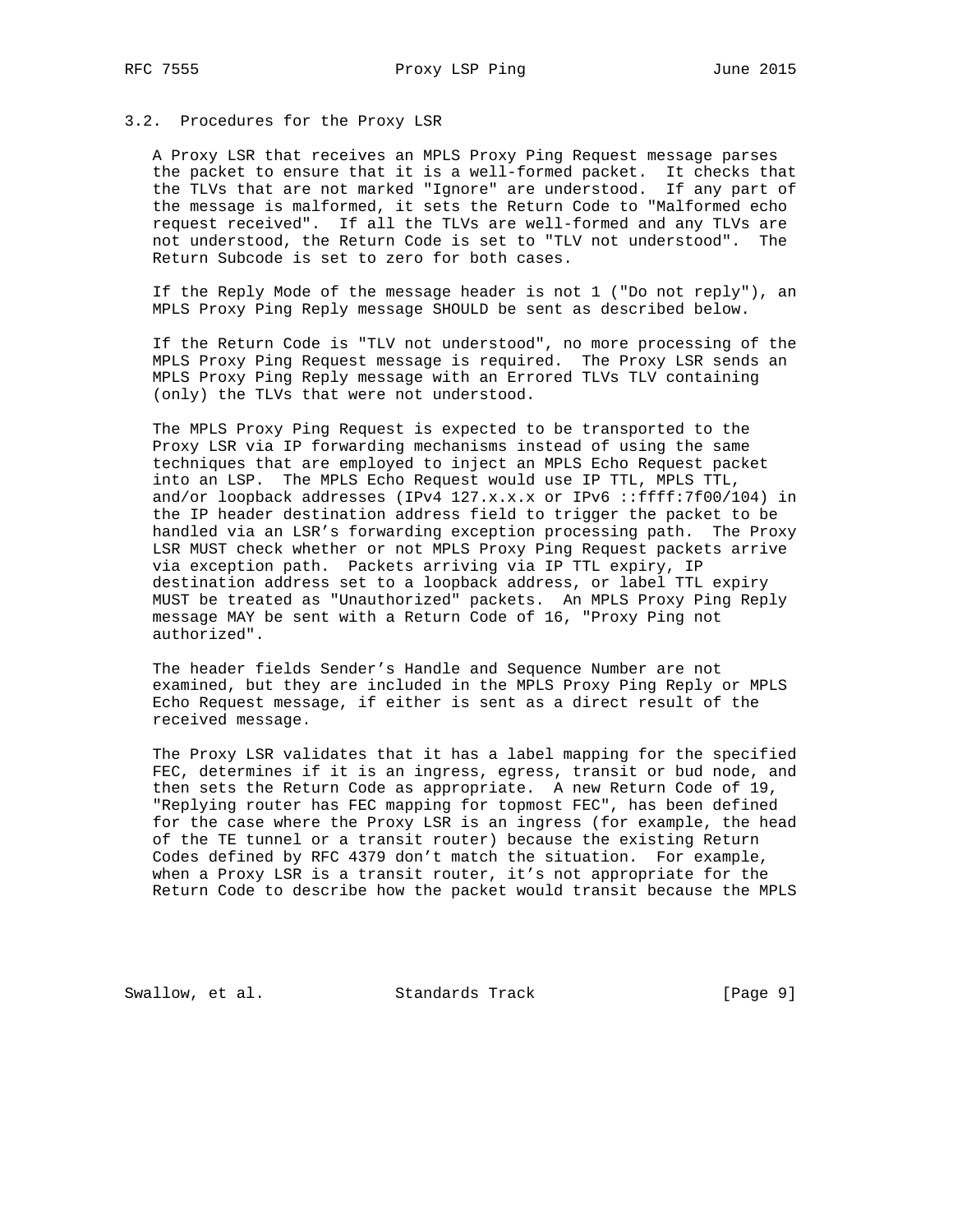Proxy Ping Request doesn't contain information about what input interface the MPLS Echo Request would be switched from at the Proxy LSR.

 The Proxy LSR then determines if it is authorized to send the specified MPLS Echo Request on behalf of the initiator. A Proxy LSR MUST be capable of filtering addresses to validate initiators. Other filters on FECs or MPLS Echo Request contents MAY be applied. If a configured filter has been invoked and an address does not pass the filter, then an MPLS Echo Request message MUST NOT be sent, and the event SHOULD be logged. An MPLS Proxy Ping Reply message MAY be sent with a Return Code of 16, "Proxy Ping not authorized".

 The destination address specified in the Proxy Echo Parameters TLV is checked to ensure that it conforms to the allowed IPv4 or IPv6 address range. If not, the Return Code is set to "Malformed echo request received" and the Return Subcode is set to zero. If the Reply Mode of the message header is not 1, an MPLS Proxy Ping Reply message SHOULD be sent as described below.

 The TTL specified in the Proxy Echo Parameters TLV is checked to ensure it contains a value in the range [1,255]. If not, the Return Code MUST be set to 17, "Proxy Ping parameters need to be modified". If the Reply Mode of the message header is not 1, an MPLS Proxy Ping Reply message SHOULD be sent as described below.

 If the "Request for FEC Neighbor Address info" flag is set, the Upstream Neighbor Address and Downstream Neighbor Address TLVs are formatted for inclusion in the MPLS Proxy Ping reply. If the Upstream or Downstream address is unknown, the corresponding TLV is omitted.

 If there are Next Hop sub-TLVs in the Proxy Echo Parameters TLV, each address is examined to determine if it is a valid next hop for this FEC. If any are not, the Proxy Echo Parameters TLV SHOULD be updated to remove unrecognized Next Hop sub-TLVs. The updated Proxy Echo Parameters TLV MUST be included in the MPLS Proxy Ping Reply.

 If the "Request for Downstream Detailed Mapping" or "Request for Downstream Mapping" flag is set, the Proxy LSR formats (for inclusion in the MPLS Proxy Ping Reply) a DS/DDMAP TLV for each interface over which the MPLS Echo Request will be sent.

 If the Proxy LSR is the egress for the FEC, the behavior of the Proxy LSR varies depending on whether the LSR is an egress of a P2P LSP, a P2MP LSP, or MP2MP LSP. Additional details can be found in Section 3.2.1, "Proxy LSR Handling When It Is Egress for FEC".

Swallow, et al. Standards Track [Page 10]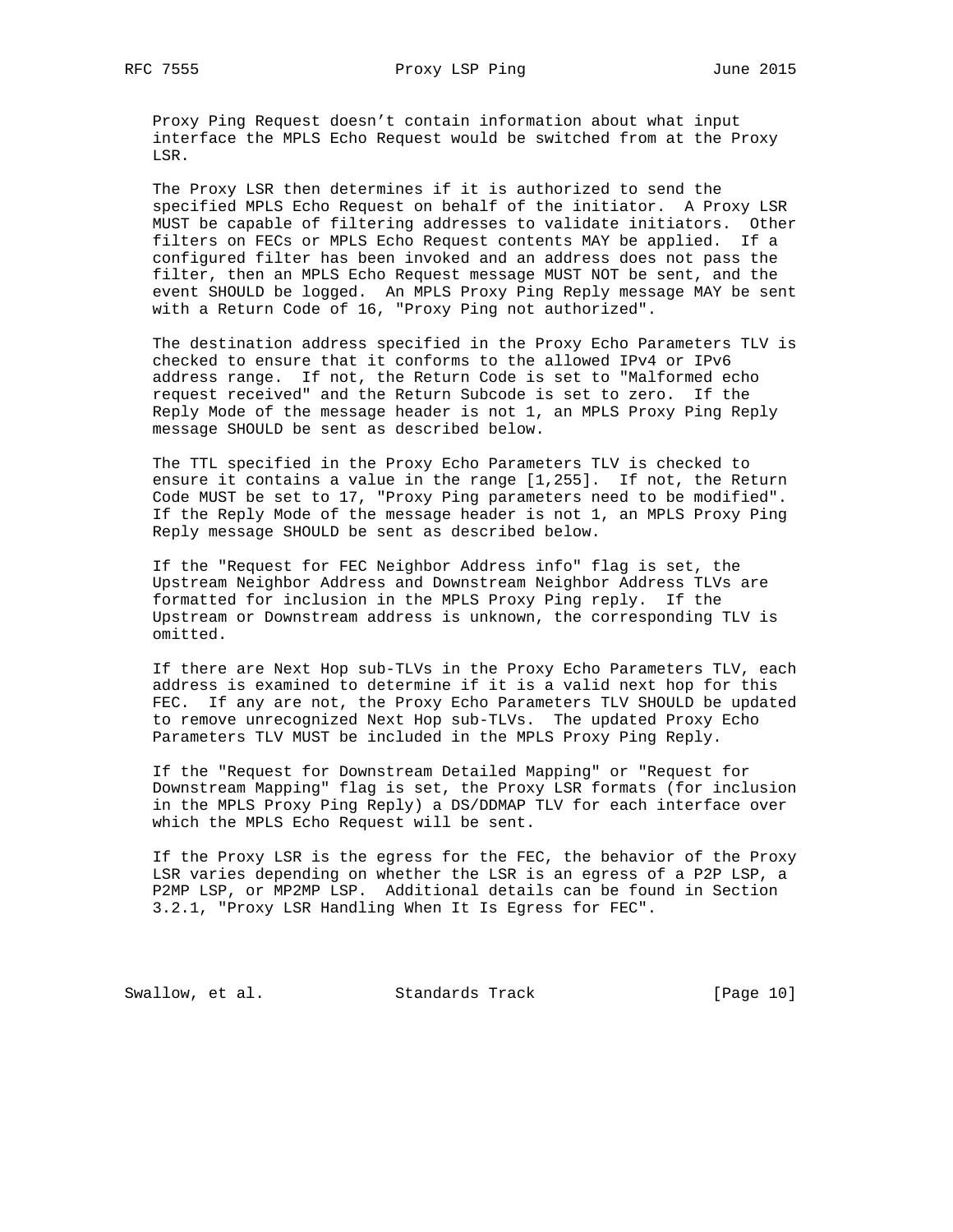If the Reply Mode of the MPLS Proxy Ping Request message header is 1 ("Do not reply"), no MPLS Proxy Ping Reply is sent. Otherwise, an MPLS Proxy Ping Reply message or MPLS Echo Request SHOULD be sent as described below.

3.2.1. Proxy LSR Handling When It Is Egress for FEC

 This section describes the different behaviors for the Proxy LSR when it's the egress for the FEC. In the P2MP bud node and MP2MP bud node egress cases, different behavior is required.

 In the case where an MPLS Echo Request is originated by an LSR that is a bud or egress node of a P2MP/MP2MP, MPLS Echo Replies are returned from downstream/upstream LSRs and will not include an MPLS Echo Reply from the LSR that originated the MPLS Echo Request. This section describes the behavior required at a bud or egress node to return or not return information from MPLS Echo Replies in the Proxy Echo Reply so that no changes are required in implementations that are compliant with [RFC4379]. The Proxy Initiator should receive the same MPLS Echo Replies as in the case of the originator of the LSP Ping; any additional information (such as the Proxy LSR being a bud or egress node) is returned in the MPLS Proxy Ping Reply.

 When the Proxy LSR is the egress of a P2P FEC, an MPLS Proxy Ping Reply SHOULD be sent to the initiator with the Return Code set to 3, "Replying router is an egress for the FEC at stack-depth", with Return Subcode set to zero.

 When the Proxy LSR is the egress of a P2MP FEC, it can be either a bud node or just an egress. If the Proxy LSR is a bud node, an MPLS Proxy Ping Reply SHOULD be sent to the initiator with the return code set to 3, "Replying router is an egress for the FEC at stack-depth", and Return Subcode set to zero. DS/DDMAPs are included only if the Proxy Initiator requested information be returned in an MPLS Proxy Ping Reply. If the Proxy LSR is a bud node but there has not been a request to return an MPLS Proxy Ping Reply, the Proxy LSR SHOULD send MPLS Echo Request packet(s) to the downstream neighbors (no MPLS Echo Reply is sent to the Proxy Initiator to indicate that the Proxy LSR is an egress). If the Proxy LSR is just an egress, an MPLS Proxy Ping Reply SHOULD be sent to the initiator with the Return Code set to 3, "Replying router is an egress for the FEC at stack-depth", and Return Subcode set to zero.

 When the Proxy LSR is the egress of a MP2MP FEC, it can be either a bud node or just an egress. LSP Pings sent from a leaf of a MP2MP have different behavior in this case. MPLS Echo Requests are sent to all upstream/downstream neighbors. The Proxy LSRs need to be consistent with this variation in behavior. If the Proxy LSR is a

Swallow, et al. Standards Track [Page 11]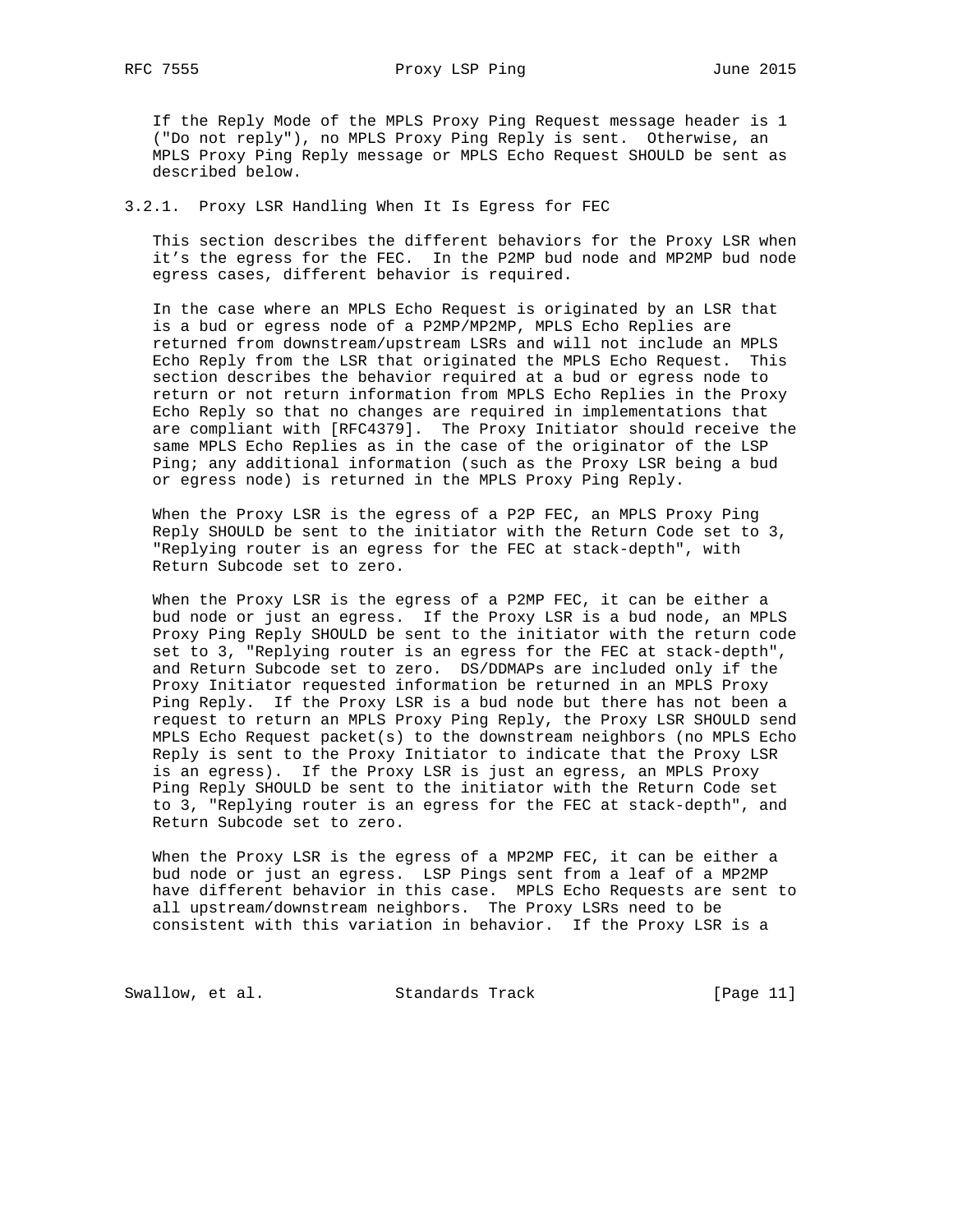bud node or just an egress, an MPLS Proxy Ping Reply SHOULD be sent to the Proxy Initiator with the return code set to 3, "Replying router is an egress for the FEC at stack-depth", with Return Subcode set to zero and DS/DDMAPs included only if the Proxy Initiator requested information be returned in an MPLS Proxy Ping Reply. If the Proxy LSR is not requested to return information in an MPLS Proxy Ping Reply, the Proxy LSR SHOULD send MPLS Echo Request packets to all upstream/downstream neighbors as would be done when sourcing an LSP Ping from a MP2MP leaf (no MPLS Echo Reply is sent to the Proxy Initiator indicating that the Proxy LSR is an egress).

3.2.2. Downstream Detailed Maps and Downstream Maps in Proxy Reply

 When the Proxy LSR is a transit or bud node, downstream maps corresponding to how the packet is transited cannot be supplied unless an ingress interface for the MPLS Echo Request is specified. Since this information is not available and all valid output paths are of interest, the Proxy LSR SHOULD include DS/DDMAP(s) to describe the entire set of paths that the packet can be replicated. This is similar to the case in which an LSP Ping is initiated at the Proxy LSR. For mLDP, there is a DS/DDMAP per upstream/downstream neighbor for MP2MP LSPs, or per downstream neighbor in the P2MP LSP case.

 When the Proxy LSR is a bud node or egress in an MP2MP LSP or a bud node in a P2MP LSP, an LSP Ping initiated from the Proxy LSR would source packets only to the neighbors but not itself, despite the fact that the Proxy LSR is itself an egress for the FEC. In order to match the behavior as seen from LSP Ping initiated at the Proxy LSR, the Proxy Reply SHOULD contain DS/DDMAPs for only the paths to the upstream/downstream neighbors, but no DS/DDMAP describing its own egress paths. The proxy LSR identifies that it's an egress for the FEC using a different Proxy Reply Return Code. The Proxy Reply Return Code is either set to 19, "Replying router has FEC mapping for topmost FEC", or 3, "Replying router is an egress for the FEC at stack-depth".

3.2.3. Sending an MPLS Proxy Ping Reply

 The Reply Mode, Sender's Handle, and Sequence Number fields are copied from the Proxy Ping Request message. The TLVs specified above are included. The message is encapsulated in a UDP packet. The source IP address is a routable address of the Proxy LSR; the source port is the well-known UDP port for LSP Ping. The destination IP address and UDP port are copied from the source IP address and UDP port of the MPLS Proxy Ping Request. The IP TTL is set to 255.

Swallow, et al. Standards Track [Page 12]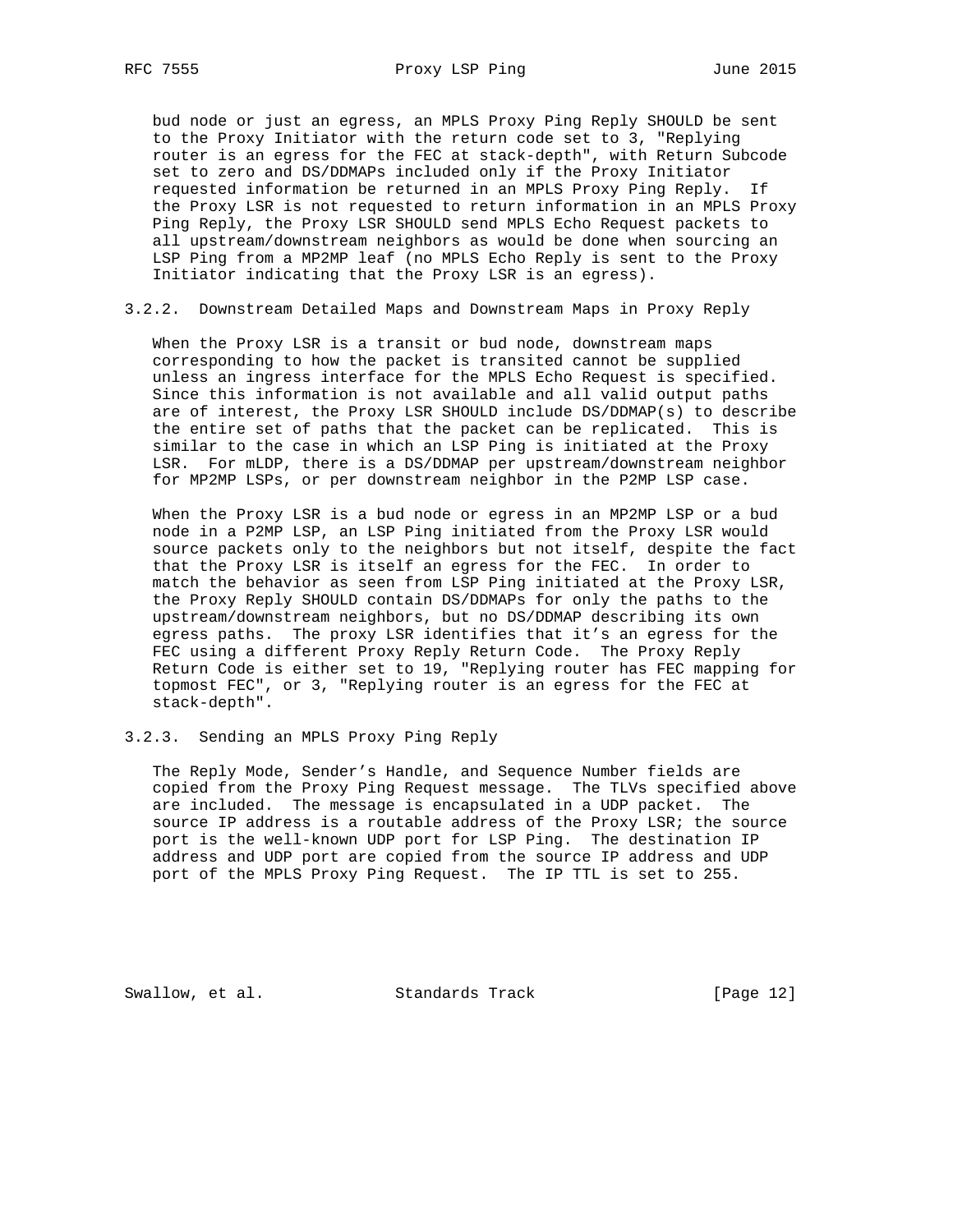3.2.4. Sending the MPLS Echo Requests

 An MPLS Echo Request is formed as described in the next section. The section below describes how the MPLS Echo Request is sent on each interface.

3.2.4.1. Forming the Base MPLS Echo Request

 If Next Hop sub-TLVs were included in the received Proxy Echo Parameters TLV, the Next\_Hop\_List is created from the addresses in those sub-TLVs adjusted as described in Section 3.2. Otherwise, the list is set to all the next hops to which the FEC would be forwarded.

 The Proxy LSR then formats an MPLS Echo Request message. The Global Flags and Reply Mode are copied from the Proxy Echo Parameters TLV. The Return Code and Return Subcode are set to zero.

 The Sender's Handle and Sequence Number are copied from the remote MPLS Echo Request message.

 The TimeStamp Sent is set to the time of day (in seconds and microseconds) that the MPLS Echo Request is sent. The TimeStamp Received is set to zero.

 If the Reply-to Address TLV is present, it is used to set the MPLS Echo Request source address; otherwise, the MPLS Echo Request source address is set to the Proxy Request source address.

 The following TLVs are copied from the MPLS Proxy Ping Request message. Note that, of these, only the Target FEC Stack is REQUIRED to appear in the MPLS Proxy Ping Request message. The Pad TLV is not copied if the Proxy Echo Parameter TLV MPLS payload size is set to a non-zero value.

Target FEC Stack

Pad

Vendor Enterprise Number

Reply TOS Byte

P2MP Responder Identifier [RFC6425]

Echo Jitter [RFC6425]

Vendor Private TLVs

Swallow, et al. Standards Track [Page 13]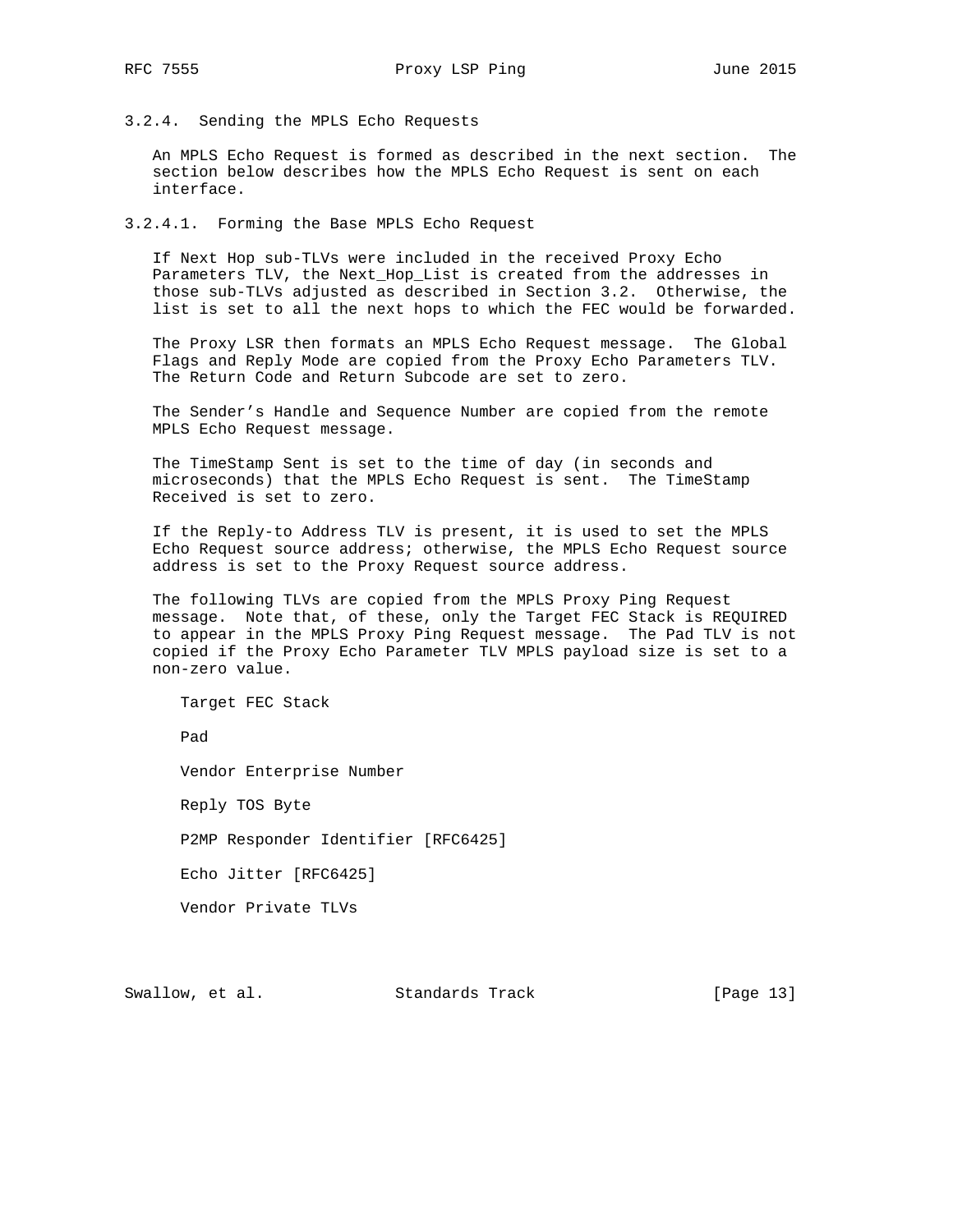If the Proxy Echo Parameter TLV MPLS payload size is non-zero, the Proxy LSR introduces a Pad TLV such that size of the MPLS Echo Request (including any IP and UDP header) is zero-padded to the specified MPLS payload size. The first octet in the Value part of the Pad TLV is set to 1, "Drop Pad TLV from reply", and the remaining octets of the Value part of the Pad TLV are filled with zeros. If the IP header is used to encapsulate the MPLS Echo Request, the DF bit MUST be set to one.

 The message is then encapsulated in a UDP packet. The source UDP port is copied from the Proxy Echo Parameters TLV. The destination port is copied from the MPLS Proxy Ping Request message.

 The source IP address is set to a routable address specified in the Reply-to Address TLV or the source address of the received Proxy Request. Per usual, the TTL of the IP packet is set to 1.

 If the Explicit Differentiated Services Code Point (DSCP) flag is set, the Requested DSCP byte is examined. If the setting is permitted, then the DSCP byte of the IP header of the MPLS Echo Request message is set to that value. If the Proxy LSR does not permit explicit control for the DSCP byte, the MPLS Proxy Echo Parameters with the Explicit DSCP flag cleared MUST be included in any MPLS Proxy Ping Reply message to indicate why an MPLS Echo Request was not sent. The Return Code MUST be set to 17, "Proxy Ping parameters need to be modified". If the Explicit DSCP flag is not set, the Proxy LSR SHOULD set the MPLS Echo Request DSCP settings to the value normally used to source LSP Ping packets.

3.2.4.2. Per-Interface Sending Procedures

 The Proxy LSR now iterates through the Next\_Hop\_List modifying the base MPLS Echo Request to form the MPLS Echo Request packet that is then sent on that particular interface.

 The outgoing label stack is determined for each next-hop address. The TTL for the label corresponding to the FEC specified in the FEC stack is set such that the TTL on the wire will be the TTL specified in the Proxy Echo Parameters. If any additional labels are pushed onto the stack, their TTLs are set to 255. This will ensure that the requestor will not have control over tunnels not relevant to the FEC being tested.

Swallow, et al. Standards Track [Page 14]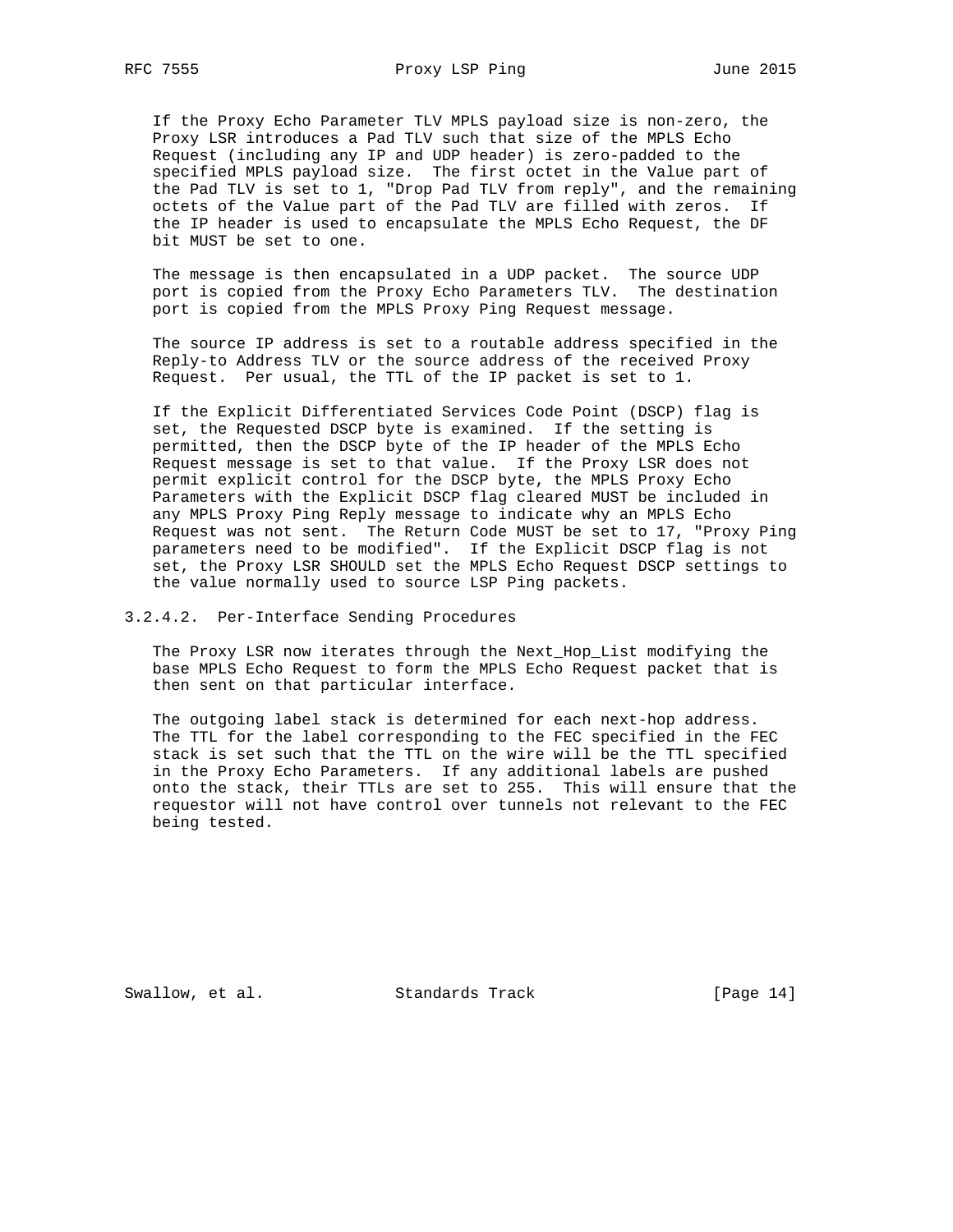If the MPLS Proxy Ping Request message contained Downstream Mapping TLVs or Downstream Detailed Mapping TLVs, they are examined. If the Downstream IP address matches the next-hop address, that Downstream Mapping TLV is included in the MPLS Echo Request.

The packet is then transmitted on this interface.

4. Proxy Ping Request/Reply Messages

 This document defines two new LSP Ping messages, the MPLS Proxy Ping Request and the MPLS Proxy Ping Reply.

4.1. Proxy Ping Request/Reply Message Formats

 The packet format is as defined in [RFC4379]. Two new message types, Proxy Ping Request and Reply, are being added.

Message Type

| Type | Message |
|------|---------|
|      |         |

- 3 MPLS Proxy Ping Request
- 4 MPLS Proxy Ping Reply
- 4.2. Proxy Ping Request Message Contents

 The MPLS Proxy Ping Request message MAY contain the following TLVs:

| л   | V   |
|-----|-----|
| vne | ш   |
| T.  | r   |
|     | . . |

| 1               | Target FEC Stack                    |
|-----------------|-------------------------------------|
| 2               | Downstream Mapping (DEPRECATED)     |
| 3               | Pad                                 |
| 5               | Vendor Enterprise Number            |
| 10              | Reply TOS Byte                      |
| 11              | P2MP Responder Identifier [RFC6425] |
| 12 <sup>°</sup> | Echo Jitter [RFC6425]               |
| 20              | Downstream Detailed Mapping         |
| 21              | Reply Path [RFC7110]                |
| 22              | Reply TC [RFC7110]                  |
| 23              | Proxy Echo Parameters               |
| 24              | Reply-to Address                    |
| $\star$         | Vendor Private TLVs                 |

 \* TLVs types in the Vendor Private TLV Space MUST be ignored if not understood

Swallow, et al. Standards Track [Page 15]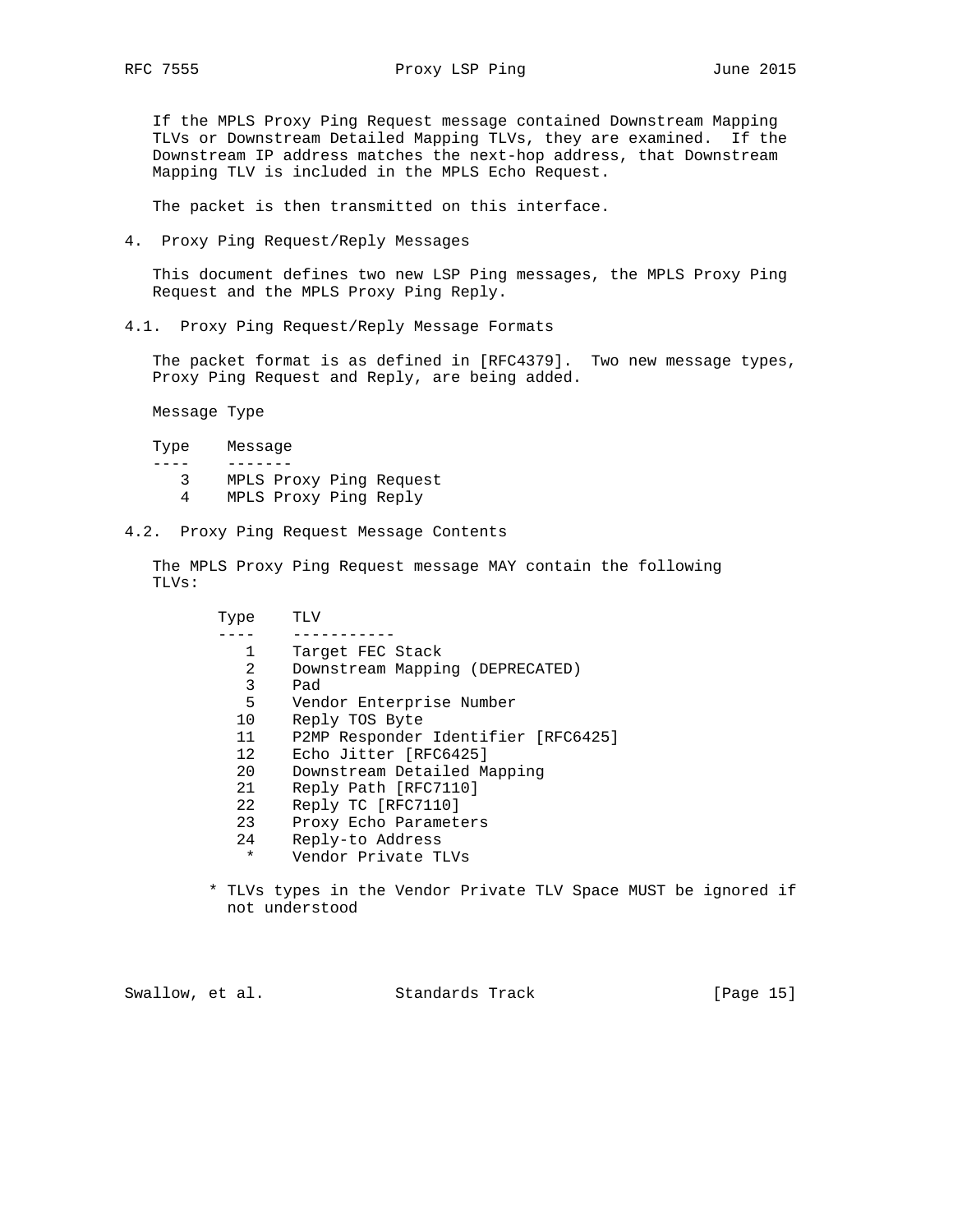## 4.3. Proxy Ping Reply Message Contents

The MPLS Proxy Ping Reply message MAY contain the following TLVs:

| Type | TLV                                     |
|------|-----------------------------------------|
|      |                                         |
|      | Target FEC Stack                        |
| 2    | Downstream Mapping (DEPRECATED)         |
| 5    | Vendor Enterprise Number                |
| 9    | Errored TLVs                            |
| 20   | Downstream Detailed Mapping             |
| 23   | Proxy Echo Parameters                   |
| 25   | Upstream Neighbor Address               |
| 26   | Downstream Neighbor Address (0 or more) |

- \* Vendor Private TLVs
- \* TLVs types in the Vendor Private TLV Space MUST be ignored if not understood

#### 5. TLV Formats

5.1. Proxy Echo Parameters TLV

 The Proxy Echo Parameters TLV is a TLV that MUST be included in an MPLS Proxy Ping Request message. The length of the TLV is 12 + K + S, where K is the length of the Destination IP Address field and S is the total length of the sub-TLVs. The Proxy Echo Parameters TLV can be used either to 1) control attributes used in composing and sending an MPLS Echo Request or 2) query the Proxy LSR for information about the topmost FEC in the target FEC stack, but not both. In the case where the Proxy LSR is being queried (i.e., information needs to be returned in an MPLS Proxy Ping Reply), no MPLS Echo Request will be sent from the Proxy LSR. The MPLS Proxy Ping Request Proxy Echo Parameters TLV's Proxy Flags SHOULD be set appropriately, as described below.

Swallow, et al. Standards Track [Page 16]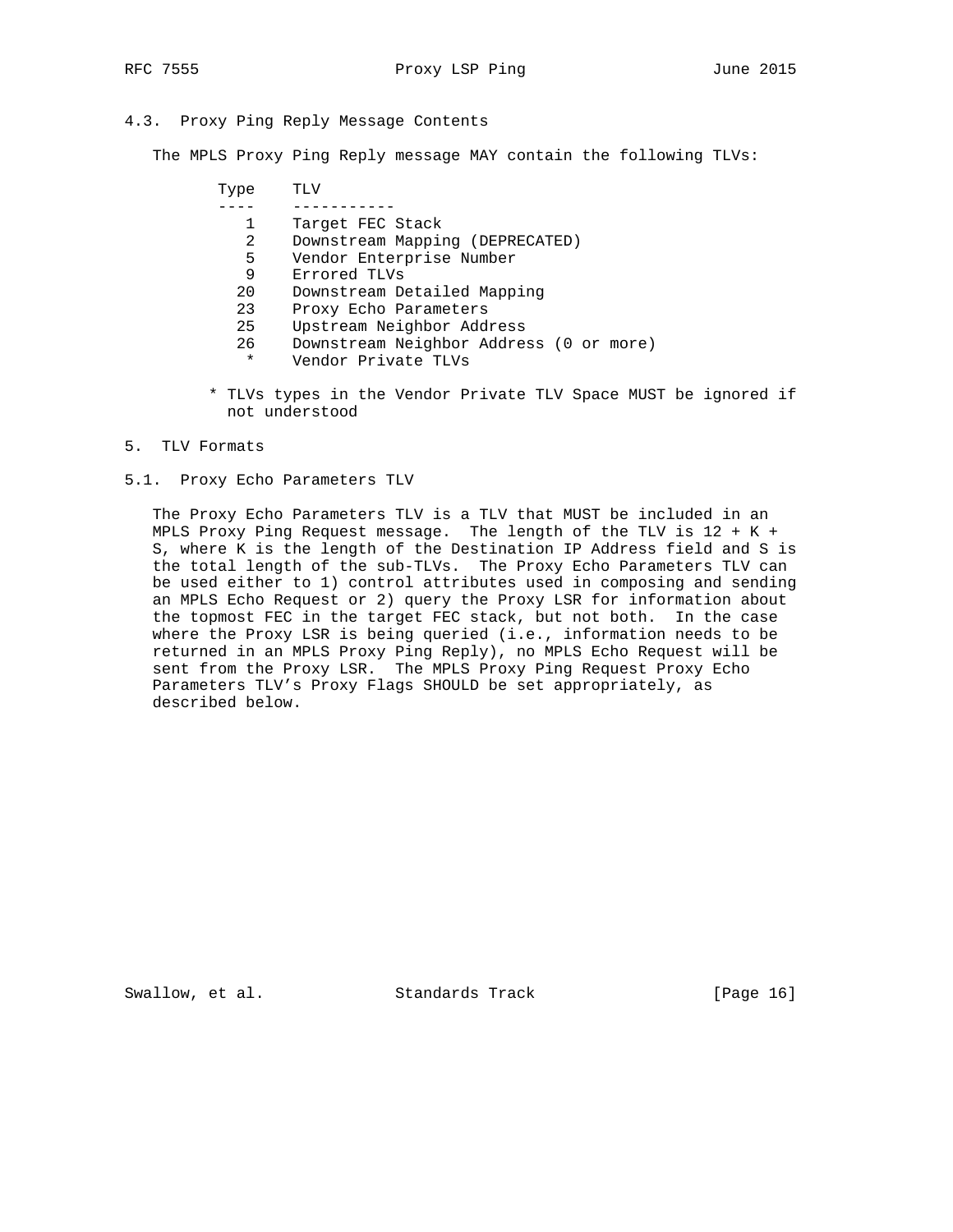RFC 7555 Proxy LSP Ping Proxy 15P Ping June 2015

0  $1$  2 3 0 1 2 3 4 5 6 7 8 9 0 1 2 3 4 5 6 7 8 9 0 1 2 3 4 5 6 7 8 9 0 1 +-+-+-+-+-+-+-+-+-+-+-+-+-+-+-+-+-+-+-+-+-+-+-+-+-+-+-+-+-+-+-+-+ | Address Type | Reply Mode | Proxy Flags +-+-+-+-+-+-+-+-+-+-+-+-+-+-+-+-+-+-+-+-+-+-+-+-+-+-+-+-+-+-+-+-+ | TTL | Rqst'd DSCP | Source UDP Port | +-+-+-+-+-+-+-+-+-+-+-+-+-+-+-+-+-+-+-+-+-+-+-+-+-+-+-+-+-+-+-+-+ | Global Flags | MPLS Payload Size | +-+-+-+-+-+-+-+-+-+-+-+-+-+-+-+-+-+-+-+-+-+-+-+-+-+-+-+-+-+-+-+-+ | | Destination IP Address | | +-+-+-+-+-+-+-+-+-+-+-+-+-+-+-+-+-+-+-+-+-+-+-+-+-+-+-+-+-+-+-+-+ | | in the second control of the second control of the second control of the second control of the second control o : Sub-TLVs : in the contract of the contract of the contract of the contract of the contract of the contract of the contract | | +-+-+-+-+-+-+-+-+-+-+-+-+-+-+-+-+-+-+-+-+-+-+-+-+-+-+-+-+-+-+-+-+

Address Type

The type and length of the address found in the in the Destination IP Address and Next Hop IP Addresses fields. The values are shared with the Downstream Mapping Address Type Registry.

The type codes applicable in this case appear in the table below:

| Address Family Type | Length |
|---------------------|--------|
| IPv4                |        |
| IPv6                |        |

## Reply Mode

 The reply mode to be sent in the MPLS Echo Request message; the values are as specified in [RFC4379].

#### Proxy Flags

 The Proxy Request Initiator sets zero, one, or more of these flags to request actions at the Proxy LSR.

0x0001 Request for FEC Neighbor Address info

 When set, this requests that the Proxy LSR supply the Upstream and Downstream neighbor address information in the MPLS Proxy Ping Reply message. This flag is only applicable

Swallow, et al. Standards Track [Page 17]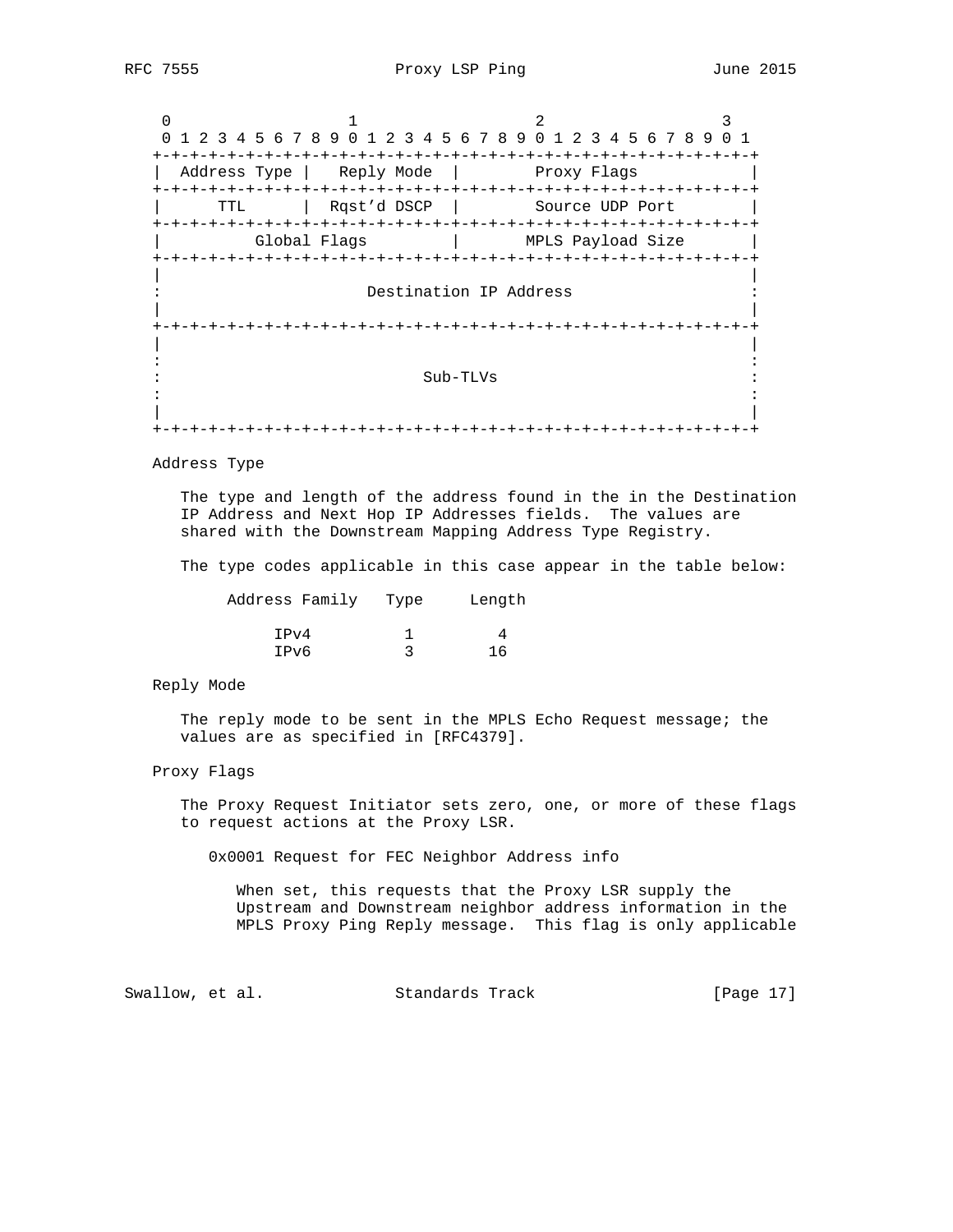for the topmost FEC in the FEC stack if the FEC type corresponds with a P2MP or MP2MP LSP. The Proxy LSR MUST respond (as applicable) with Upstream Neighbor Address and Downstream Neighbor Address TLV(s) in the MPLS Proxy Ping Reply message. The Upstream Neighbor Address TLV needs be included only if there is an upstream neighbor. Similarly, one Downstream Neighbor Address TLV needs to be included for each Downstream Neighbor from which the LSR learned bindings.

 Setting this flag will cause the Proxy LSR to cancel sending any MPLS Echo Request. The initiator may use information learned from the MPLS Proxy Ping Reply that is sent instead to generate subsequent proxy requests.

0x0002 Request for Downstream Mapping

 When set, this requests that the Proxy LSR supply a Downstream Mapping TLV (see [RFC4379]) in the MPLS Proxy Ping Reply message. Either this flag may be set or the "Request for Downstream Detailed Mapping" flag may be set, but not both.

 Setting this flag will cause the Proxy LSR to cancel sending an MPLS Echo Request. Information learned with such a Proxy Reply may be used by the Proxy Initiator to generate subsequent Proxy Requests.

0x0004 Request for Downstream Detailed Mapping

 When set, this requests that the Proxy LSR supply a Downstream Detailed Mapping TLV (see [RFC6424]) in the MPLS Proxy Ping Reply message. It's not valid to have the "Request for Downstream Mapping" flag set when this flag is set. Setting this flag will cause the Proxy LSR to cancel sending an MPLS Echo Request. The initiator may use information learned from the MPLS Proxy Ping Reply that is sent instead to generate subsequent proxy requests.

0x0008 Explicit DSCP Request

 When set, this requests that the Proxy LSR use the supplied "Rqst'd DSCP" byte in the Echo Request message

Swallow, et al. Standards Track [Page 18]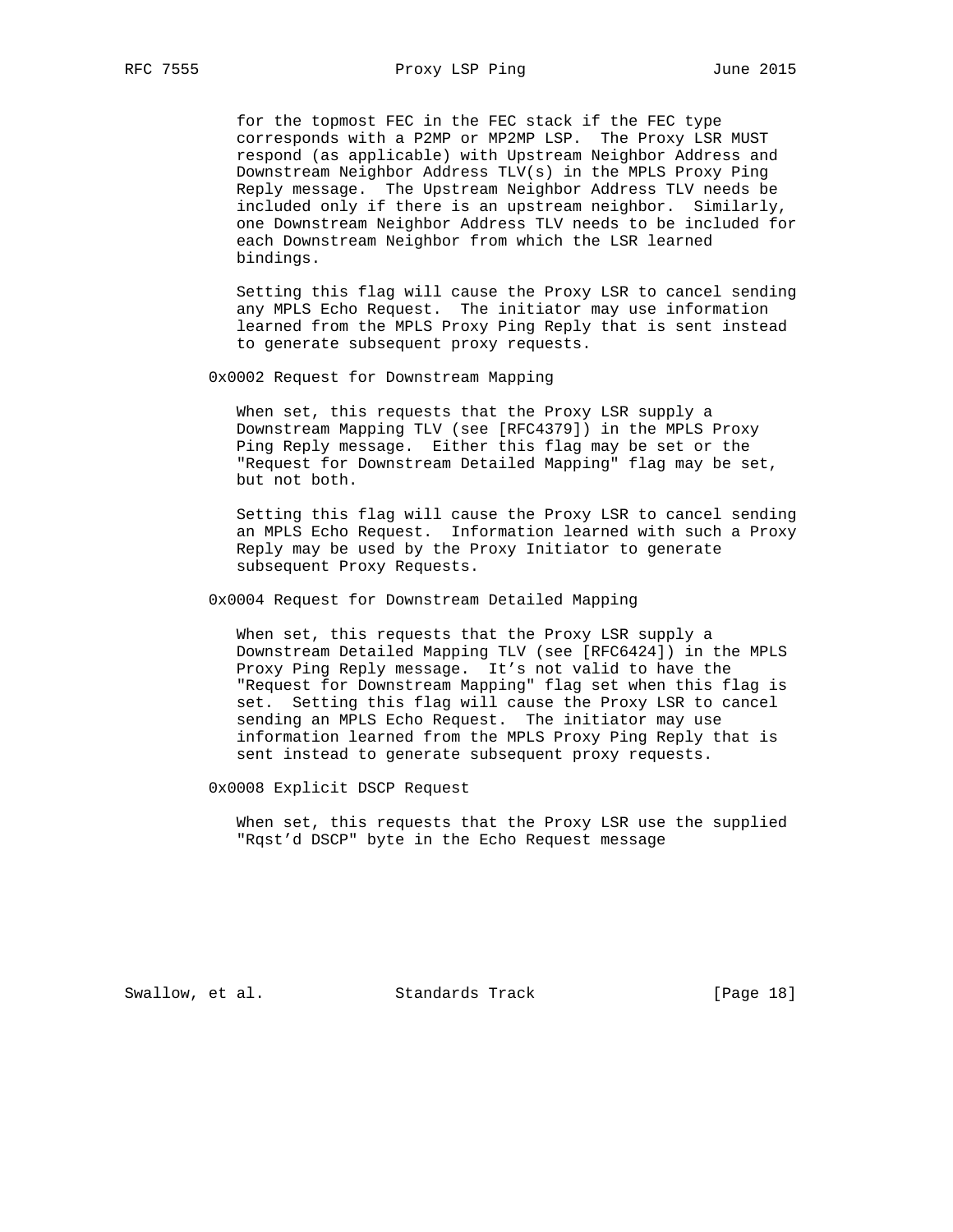TTL

 The TTL to be used in the label stack entry corresponding to the topmost FEC in the MPLS Echo Request packet. Valid values are in the range [1,255].

```
 Requested DSCP
```
 This field is valid only if the Explicit DSCP flag is set. If not set, the field MUST be zero on transmission and ignored on receipt. When the flag is set, this field contains the DSCP value to be used in the MPLS Echo Request packet IP header.

Source UDP Port

The source UDP port to be sent in the MPLS Echo Request packet

Global Flags

The Global Flags to be sent in the MPLS Echo Request message

MPLS Payload Size

 Used to request that the MPLS payload (IP header + UDP header + MPLS Echo Request) be padded using a zero-filled Pad TLV so that the IP header, UDP header, and MPLS Echo Request total the specified size. Having the field set to zero means no size request is being made. If the requested size is less than the minimum size required to form the MPLS Echo Request, the request will be treated as a best-effort request with the Proxy LSR building the smallest possible packet (i.e., not using a Pad TLV). The IP header DF bit MUST be set when this field is non-zero.

Destination IP Address

 If the Address Type is IPv4, an address from the range 127/8; if the Address Type is IPv6, an address from the range ::ffff:7f00:0/104

Sub-TLVs

List of TLV-encoded sub-TLVs. Currently one is defined.

| Sub-Type | Length | Sub-TLV Name |
|----------|--------|--------------|
|          |        |              |
|          | 8+     | Next Hop     |

Swallow, et al. Standards Track [Page 19]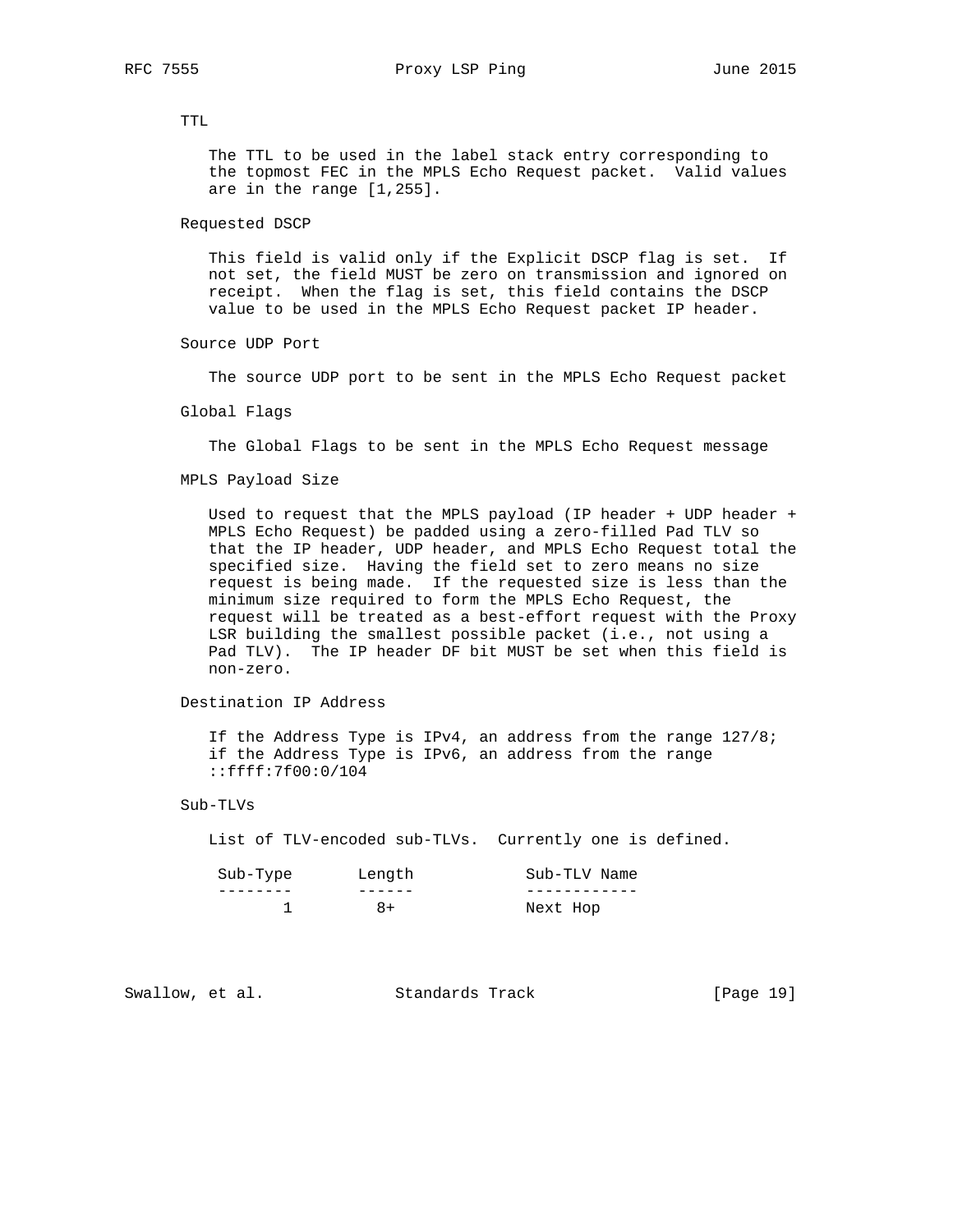# 5.1.1. Next Hop Sub-TLV

 This sub-TLV is used to describe a particular next hop towards which the Echo Request packet should be sent. If the topmost FEC in the FEC stack is a multipoint LSP, this sub-TLV may appear multiple times.

0  $1$   $2$   $3$  0 1 2 3 4 5 6 7 8 9 0 1 2 3 4 5 6 7 8 9 0 1 2 3 4 5 6 7 8 9 0 1 +-+-+-+-+-+-+-+-+-+-+-+-+-+-+-+-+-+-+-+-+-+-+-+-+-+-+-+-+-+-+-+-+ | Addr Type | MBZ +-+-+-+-+-+-+-+-+-+-+-+-+-+-+-+-+-+-+-+-+-+-+-+-+-+-+-+-+-+-+-+-+ Next Hop IP Address (4 or 16 octets) +-+-+-+-+-+-+-+-+-+-+-+-+-+-+-+-+-+-+-+-+-+-+-+-+-+-+-+-+-+-+-+-+ Next Hop Interface (0, 4, or 16 octets) +-+-+-+-+-+-+-+-+-+-+-+-+-+-+-+-+-+-+-+-+-+-+-+-+-+-+-+-+-+-+-+-+

Address Type

| Type | Type of Next Hop Addr Length Interface Field (IF) |     |        |  |
|------|---------------------------------------------------|-----|--------|--|
|      |                                                   |     | Length |  |
|      | IPv4 Numbered                                     |     |        |  |
|      | IPv4 Unnumbered                                   |     |        |  |
|      | IPv6 Numbered                                     | 16  | 16     |  |
|      | IPv6 Unnumbered                                   | 16  |        |  |
| 5    | Reserved                                          |     |        |  |
| 6    | IPv4 Protocol Adj                                 |     |        |  |
|      | IPv6 Protocol Adj                                 | 1 6 |        |  |
|      |                                                   |     |        |  |

 Note: Types 1-4 correspond to the types in the DSMAP TLV. They are expected to be populated with information obtained through a previously returned DSMAP TLV. Types 6 and 7 are intended to be populated from the local address information obtained from a previously returned Downstream Neighbor Address TLV or Upstream Neighbor Address TLV.

Next Hop IP Address

 A next hop address that the Echo Request message is to be sent towards

Next Hop Interface

 Identifier of the interface through which the Echo Request message is to be sent. For Addr Type 5 and 6, the Next Hop interface field isn't used and MUST be of an associated byte length of zero octets.

Swallow, et al. Standards Track [Page 20]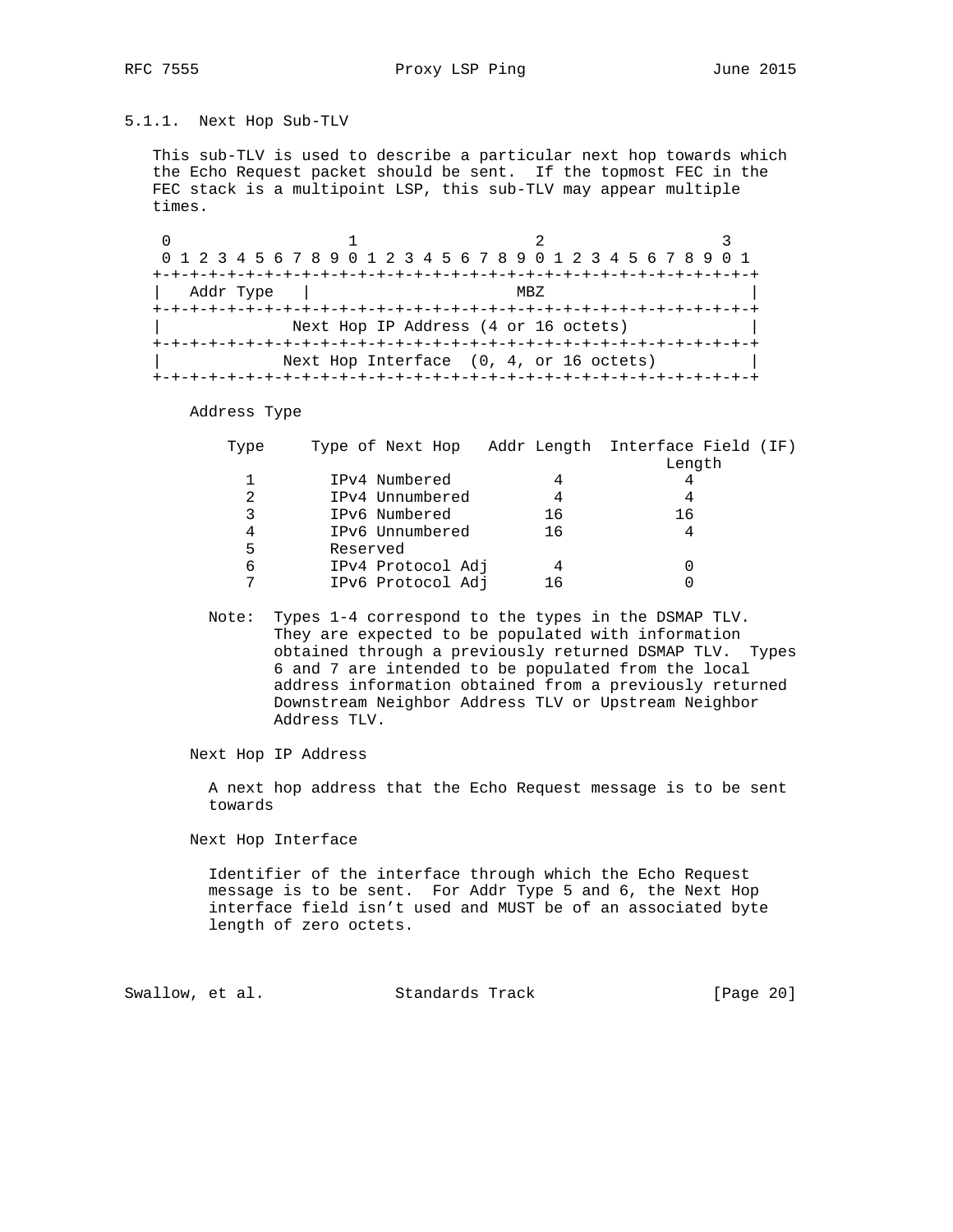# 5.2. Reply-to Address TLV

 Used to specify the MPLS Echo Request IP source address. This address MUST be IP reachable via the Proxy LSR; otherwise, it will be rejected.

0  $1$  2 3 0 1 2 3 4 5 6 7 8 9 0 1 2 3 4 5 6 7 8 9 0 1 2 3 4 5 6 7 8 9 0 1 +-+-+-+-+-+-+-+-+-+-+-+-+-+-+-+-+-+-+-+-+-+-+-+-+-+-+-+-+-+-+-+-+ | Address Type | MBZ +-+-+-+-+-+-+-+-+-+-+-+-+-+-+-+-+-+-+-+-+-+-+-+-+-+-+-+-+-+-+-+-+ | | Reply-to Address | | +-+-+-+-+-+-+-+-+-+-+-+-+-+-+-+-+-+-+-+-+-+-+-+-+-+-+-+-+-+-+-+-+

Address Type

A type code as specified in the table below:

Type Type of Address

|  | IPv4 |
|--|------|
|  | IPv6 |

5.3. Upstream Neighbor Address TLV

0  $1$  2 3 0 1 2 3 4 5 6 7 8 9 0 1 2 3 4 5 6 7 8 9 0 1 2 3 4 5 6 7 8 9 0 1 +-+-+-+-+-+-+-+-+-+-+-+-+-+-+-+-+-+-+-+-+-+-+-+-+-+-+-+-+-+-+-+-+ |Upst Addr Type | Local Addr Type | MBZ +-+-+-+-+-+-+-+-+-+-+-+-+-+-+-+-+-+-+-+-+-+-+-+-+-+-+-+-+-+-+-+-+ | | : Upstream Address : | | +-+-+-+-+-+-+-+-+-+-+-+-+-+-+-+-+-+-+-+-+-+-+-+-+-+-+-+-+-+-+-+-+ | | Local Address | | +-+-+-+-+-+-+-+-+-+-+-+-+-+-+-+-+-+-+-+-+-+-+-+-+-+-+-+-+-+-+-+-+

Upst Addr Type; Local Addr Type

 These two fields determine the type and length of the respective addresses. The codes are specified in the table below:

Swallow, et al. Standards Track [Page 21]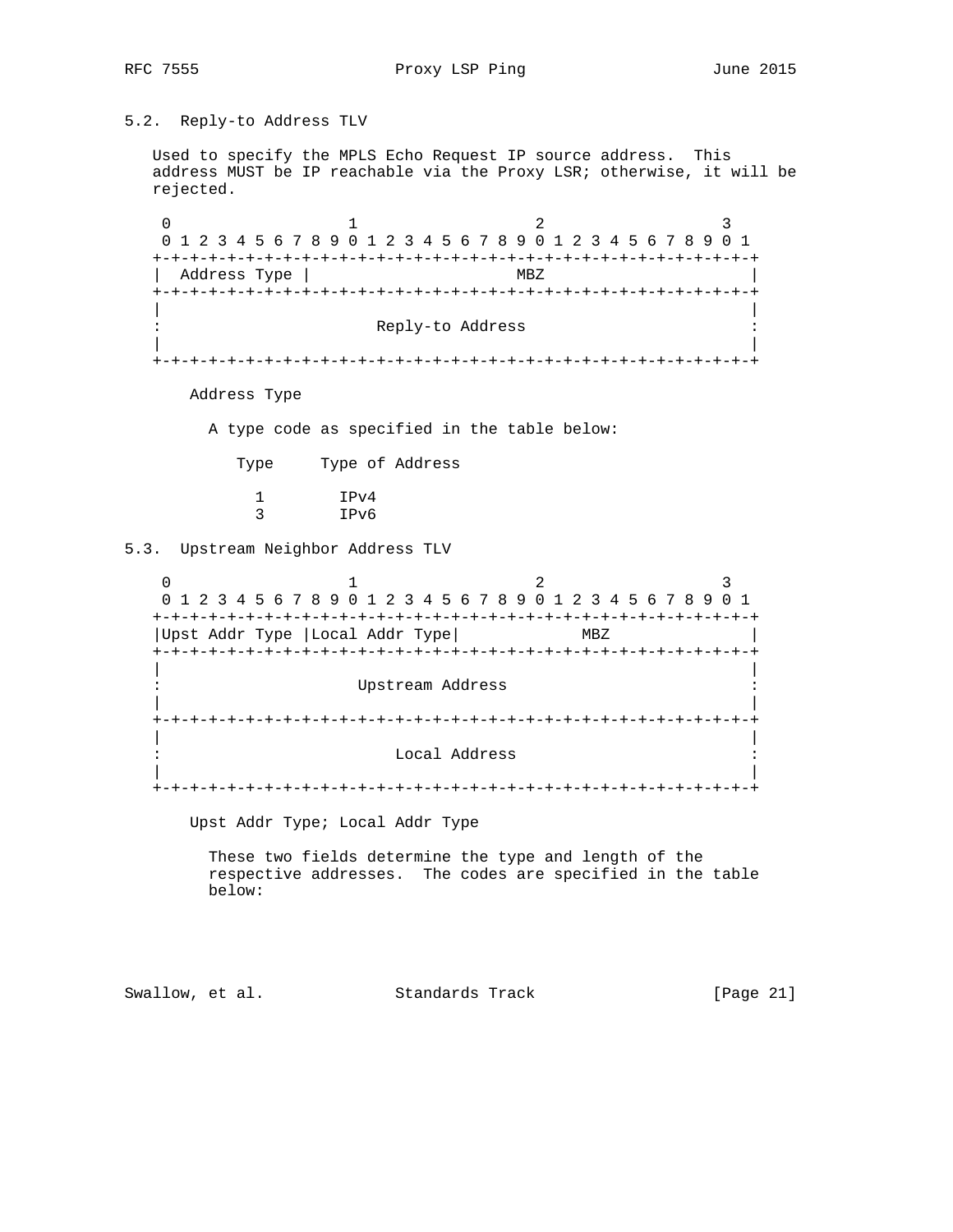Type Type of Address and Length 0 No Address Supplied 0  $1$  IPv4 4 3 IPv6 16

Upstream Address

 The address of the immediate upstream neighbor for the topmost FEC in the FEC stack. If the protocol adjacency exists by which the label for this FEC was exchanged, this address MUST be the address used in that protocol exchange.

Local Address

 The local address used in the protocol adjacency by which the label for this FEC was exchanged.

## 5.4. Downstream Neighbor Address TLV

0  $1$  2 3 0 1 2 3 4 5 6 7 8 9 0 1 2 3 4 5 6 7 8 9 0 1 2 3 4 5 6 7 8 9 0 1 +-+-+-+-+-+-+-+-+-+-+-+-+-+-+-+-+-+-+-+-+-+-+-+-+-+-+-+-+-+-+-+-+ | Dnst Addr Type | Local Addr Type | MBZ +-+-+-+-+-+-+-+-+-+-+-+-+-+-+-+-+-+-+-+-+-+-+-+-+-+-+-+-+-+-+-+-+ | | Downstream Address | | +-+-+-+-+-+-+-+-+-+-+-+-+-+-+-+-+-+-+-+-+-+-+-+-+-+-+-+-+-+-+-+-+ | | : Local Address : | | +-+-+-+-+-+-+-+-+-+-+-+-+-+-+-+-+-+-+-+-+-+-+-+-+-+-+-+-+-+-+-+-+

Dnst Addr Type; Local Addr Type

 These two fields determine the type and length of the respective addresses. The codes are specified in the table below:

| Type | Type of Address     | Length |
|------|---------------------|--------|
|      | No Address Supplied |        |
|      | IPv4                |        |
|      | IPv6                | 16     |

Swallow, et al. Standards Track [Page 22]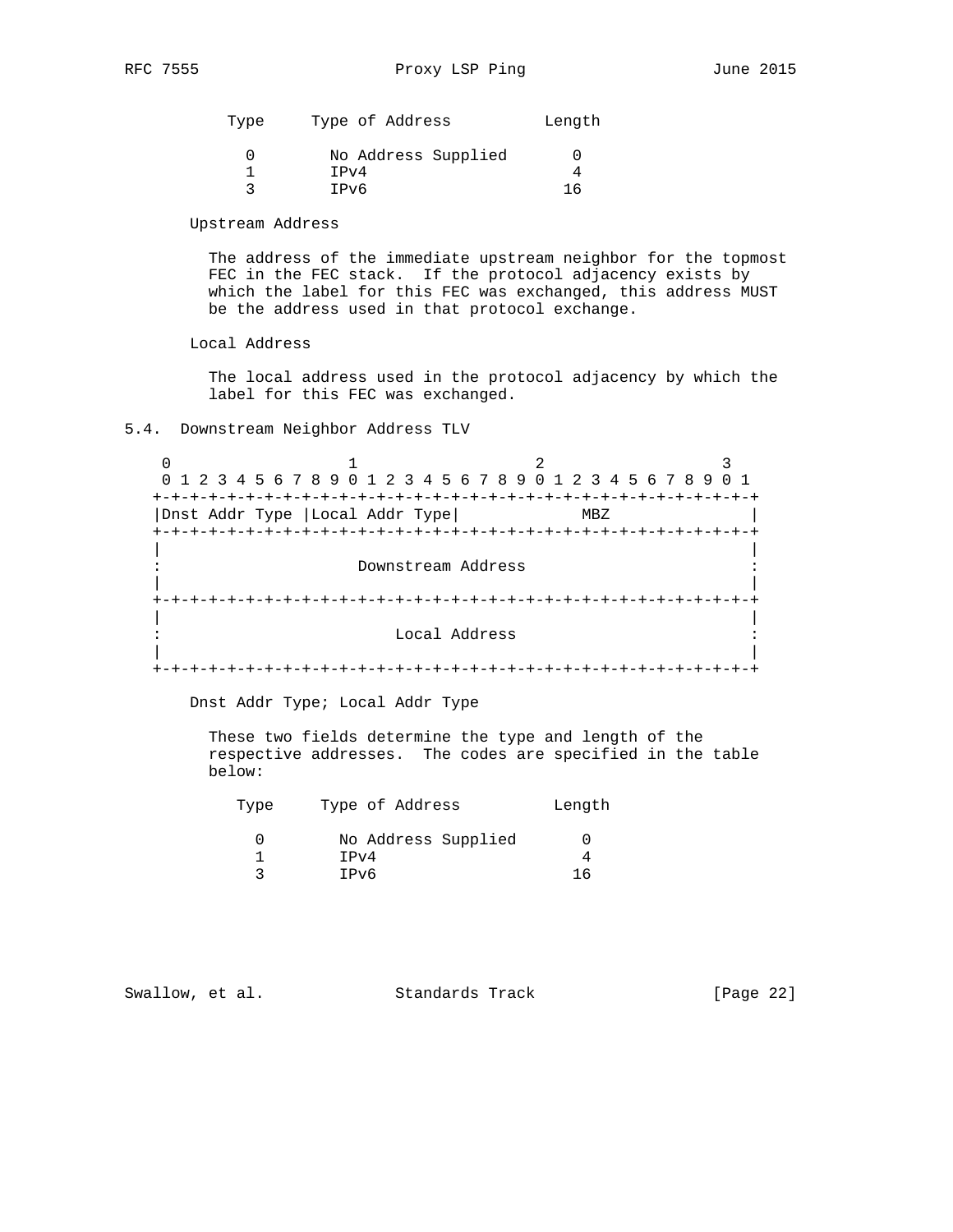Downstream Address

 The address of an immediate downstream neighbor for the topmost FEC in the FEC stack. If the protocol adjacency exists by which the label for this FEC was exchanged, this address MUST be the address used in that protocol exchange.

Local Address

 The local address used in the protocol adjacency by which the label for this FEC was exchanged.

6. Security Considerations

 The mechanisms described in this document are intended to be used within a service provider network and to be initiated only under the authority of that administration.

 If such a network also carries Internet traffic, or permits IP access from other administrations, the MPLS Proxy Ping message SHOULD be discarded at the points where IP packets are received from other administrations. This can be accomplished by filtering on source address or by filtering all MPLS ping messages on UDP port.

 Any node that acts as a Proxy LSR SHOULD validate requests against a set of valid source addresses. An implementation MUST provide such filtering capabilities.

 MPLS Proxy Ping Request messages are IP addressed directly to the Proxy LSR. If a Proxy LSR receives an MPLS Proxy Ping message via expiration of the IP or Label Stack Entry TTL, it MUST NOT be acted upon.

 If an MPLS Proxy Ping Request IP source address is not IP reachable by the Proxy LSR, the Proxy Request MUST NOT be acted upon.

 MPLS Proxy Ping Requests are limited to making their request via the specification of a FEC. This ensures that only valid MPLS Echo Request messages can be created. No label-spoofing attacks are possible.

Swallow, et al. Standards Track [Page 23]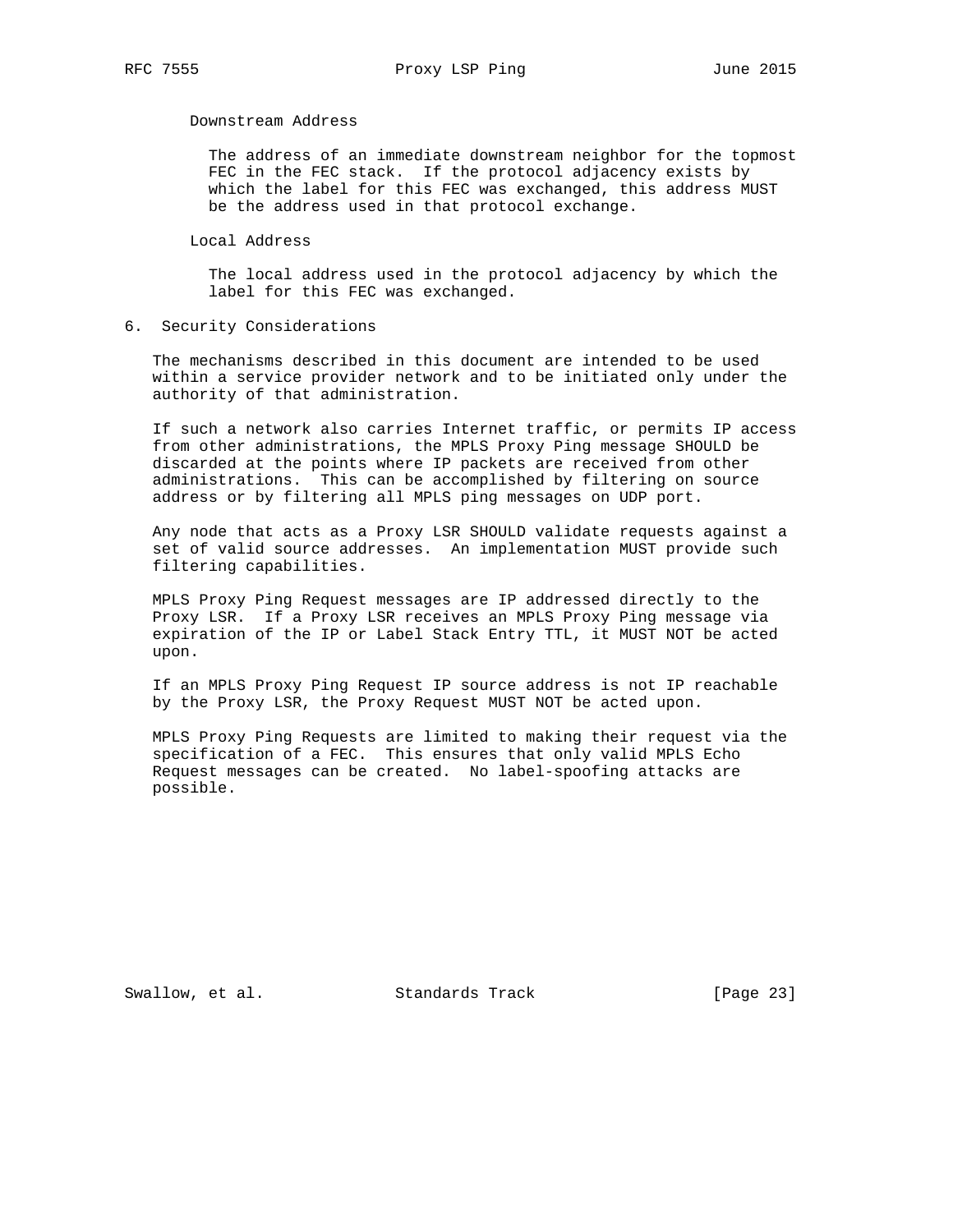# 7. IANA Considerations

Per this document, IANA has made the following assignments.

MPLS LSP Ping Message Types

| MPLS Proxy Ping Request |
|-------------------------|
| MPLS Proxy Ping Reply   |
|                         |

## TLVs

| Type | TLV Name                    |
|------|-----------------------------|
|      |                             |
| 23   | Proxy Echo Parameters       |
| 2.4  | Reply-to Address            |
| 25   | Upstream Neighbor Address   |
| 26   | Downstream Neighbor Address |
|      |                             |

## Return Codes

| Value | Meaning                                         |
|-------|-------------------------------------------------|
|       |                                                 |
| 16    | Proxy Ping not authorized                       |
| 17    | Proxy Ping parameters need to be modified       |
| 18    | MPLS Echo Request could not be sent             |
| 19    | Replying router has FEC mapping for topmost FEC |

# 7.1. Proxy Echo Parameters Sub-TLVs

 The IANA has created and maintains this new registry for Proxy Echo Parameters Sub-TLVs. Assignments will use the same rules spelled out in Section 7.2 of [RFC4379].

| Sub-Type | Sub-TLV Name |
|----------|--------------|
|          |              |
|          | Reserved     |
|          | Next Hop     |

Swallow, et al. Standards Track [Page 24]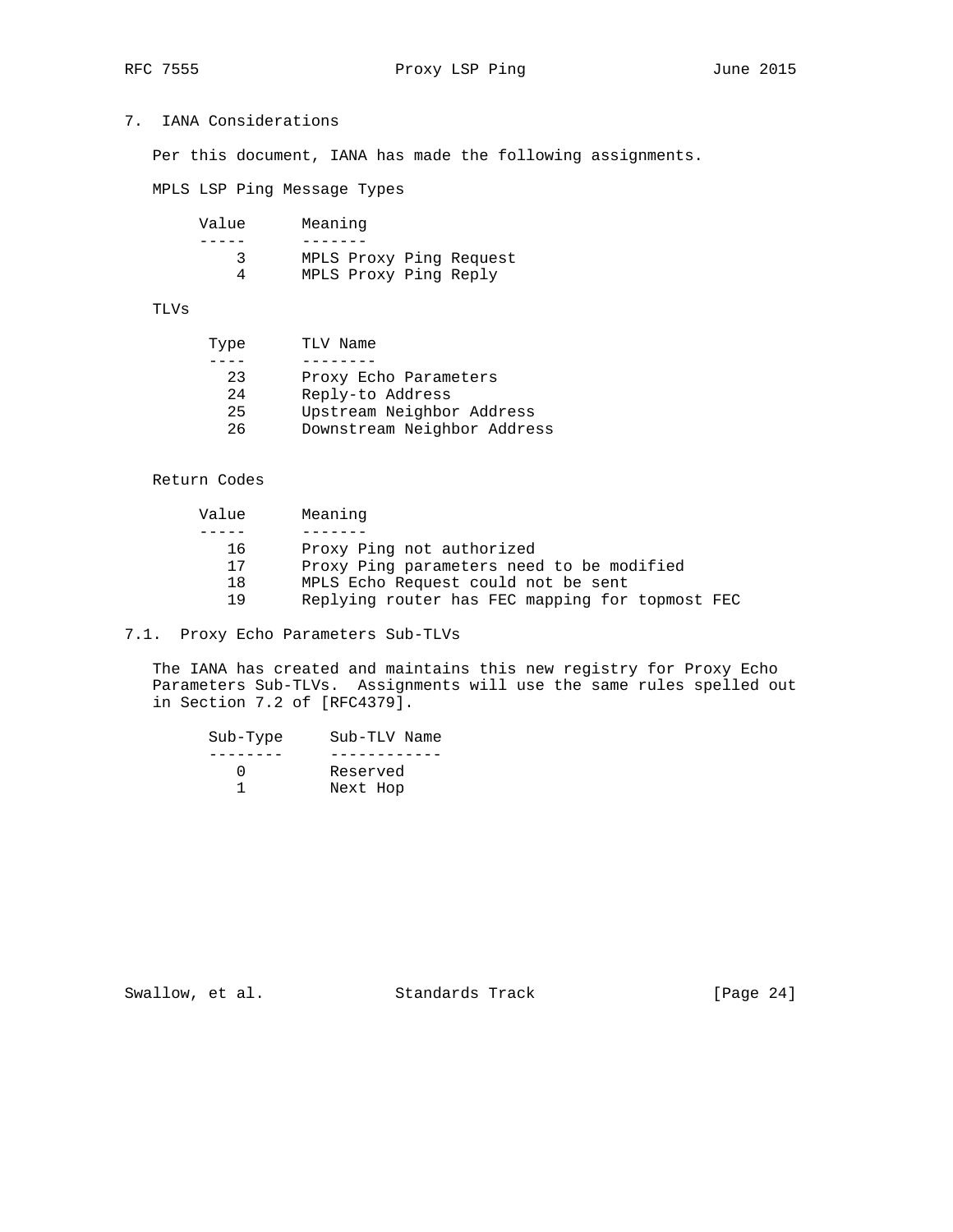## 7.2. Proxy Flags

 IANA has created and maintains a new registry for the Proxy Flags that are used with the Proxy Echo Parameters TLV. See Section 5.1 for details. The registry is in the "Multi-Protocol Label Switching (MPLS) Label Switched Paths (LSPs) Ping Parameters" registry in the "Multiprotocol Label Switching Architecture (MPLS)" name space. The registration procedure is Standards Action [RFC5226]. The initial values are as follows.

| Bit Number | Name                                    |
|------------|-----------------------------------------|
|            |                                         |
|            | Request for FEC Neighbor Address info   |
|            | Request for Downstream Mapping          |
|            | Request for Downstream Detailed Mapping |
|            | Explicit DSCP Request                   |
| $4 - 15$   | Unassigned                              |

## 7.3. Downstream Address Mapping Registry

 This document makes the following assignments in the Downstream Address Mapping Registry. This document updates the registry defined by [RFC6426]. The registration procedure remains Standards Action and a note has been added as follows:

 When a code point is assigned that is not also assigned in the Next Hop Address Type Registry, the code point there must be marked "Reserved".

| Type # | Address Type | K Octets |          |
|--------|--------------|----------|----------|
|        |              |          |          |
| h      | Reserved     | N/A      | RFC 7555 |
|        | Reserved     | N/A      | RFC 7555 |

## 7.4. Next Hop Sub-TLV Address Type Registry

 IANA has created a new registry called the "Next Hop Address Type Registry". The allocation policy for this registry is Standards Action. Further, a note has been added as follows:

 When a code point is assigned that is not also assigned in the Downstream Address Mapping Registry, the code point there must be marked "Reserved".

Swallow, et al. Standards Track [Page 25]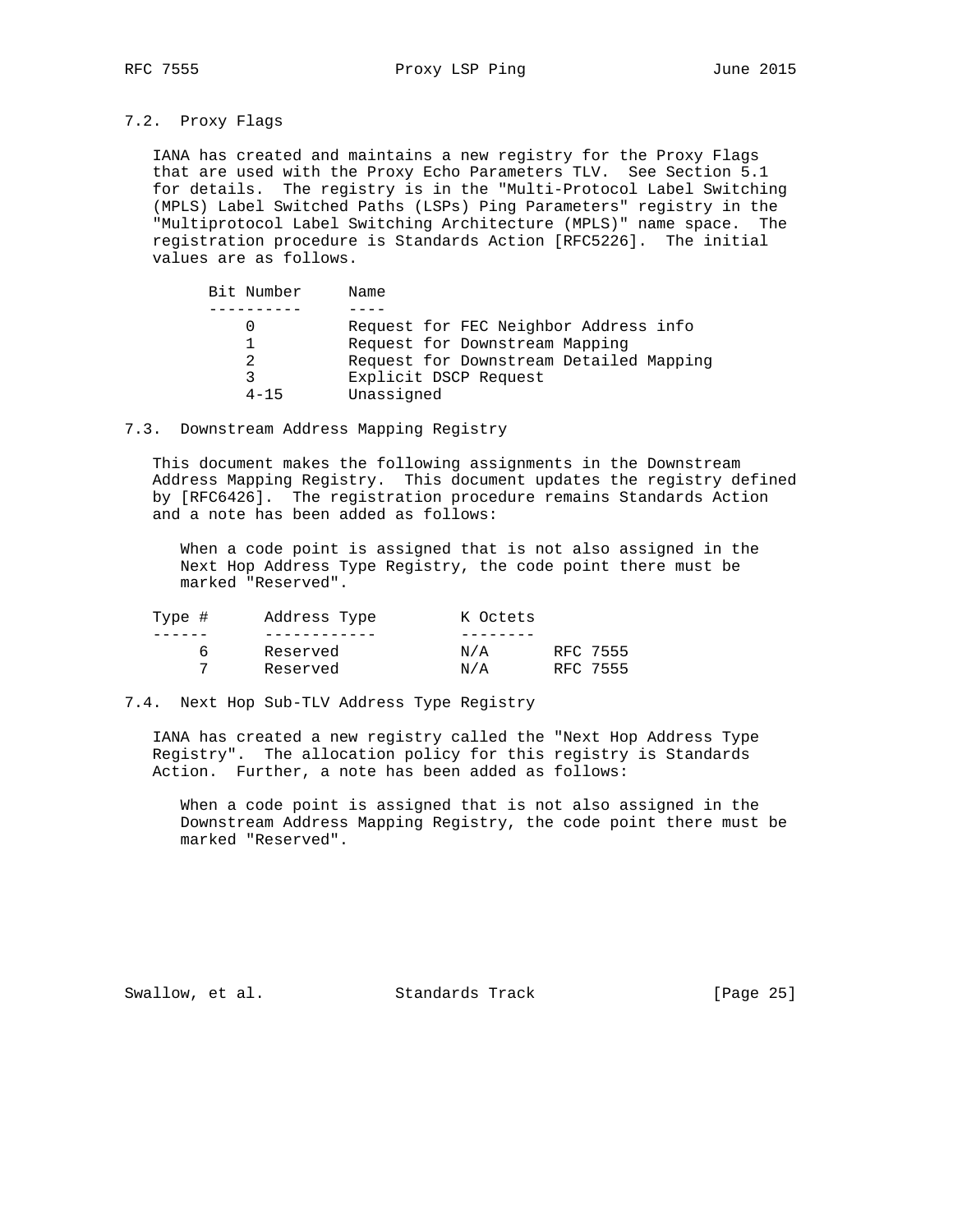RFC 7555 Proxy LSP Ping Proxy 15P Ping June 2015

| Type      | Type of Next Hop  | Addr Length IF Length |    | Reference       |
|-----------|-------------------|-----------------------|----|-----------------|
|           | IPv4 Numbered     |                       |    | [RFC4379]       |
|           |                   |                       |    |                 |
| 2         | IPv4 Unnumbered   | 4                     | 4  | [RFC4379]       |
| 3         | IPv6 Numbered     | 16                    | 16 | [RFC4379]       |
| 4         | IPv6 Unnumbered   | 16                    | 4  | [RFC4379]       |
| 5         | Reserved          |                       |    | <b>RFC 7555</b> |
| 6         | IPv4 Protocol Adj | 4                     |    | <b>RFC 7555</b> |
|           | IPv6 Protocol Adj | 16                    |    | <b>RFC 7555</b> |
| $8 - 255$ | Unassigned        |                       |    |                 |

# The initial allocations are:

## 8. References

- 8.1. Normative References
	- [RFC2119] Bradner, S., "Key words for use in RFCs to Indicate Requirement Levels", BCP 14, RFC 2119, DOI 10.17487/RFC2119, March 1997, <http://www.rfc-editor.org/info/rfc2119>.
	- [RFC4379] Kompella, K. and G. Swallow, "Detecting Multi-Protocol Label Switched (MPLS) Data Plane Failures", RFC 4379, DOI 10.17487/RFC4379, February 2006, <http://www.rfc-editor.org/info/rfc4379>.
	- [RFC6424] Bahadur, N., Kompella, K., and G. Swallow, "Mechanism for Performing Label Switched Path Ping (LSP Ping) over MPLS Tunnels", RFC 6424, DOI 10.17487/RFC6424, November 2011, <http://www.rfc-editor.org/info/rfc6424>.
	- [RFC6425] Saxena, S., Ed., Swallow, G., Ali, Z., Farrel, A., Yasukawa, S., and T. Nadeau, "Detecting Data-Plane Failures in Point-to-Multipoint MPLS - Extensions to LSP Ping", RFC 6425, DOI 10.17487/RFC6425, November 2011, <http://www.rfc-editor.org/info/rfc6425>.
	- [RFC6426] Gray, E., Bahadur, N., Boutros, S., and R. Aggarwal, "MPLS On-Demand Connectivity Verification and Route Tracing", RFC 6426, DOI 10.17487/RFC6426, November 2011, <http://www.rfc-editor.org/info/rfc6426>.
	- [RFC7110] Chen, M., Cao, W., Ning, S., Jounay, F., and S. Delord, "Return Path Specified Label Switched Path (LSP) Ping", RFC 7110, DOI 10.17487/RFC7110, January 2014, <http://www.rfc-editor.org/info/rfc7110>.

Swallow, et al. Standards Track [Page 26]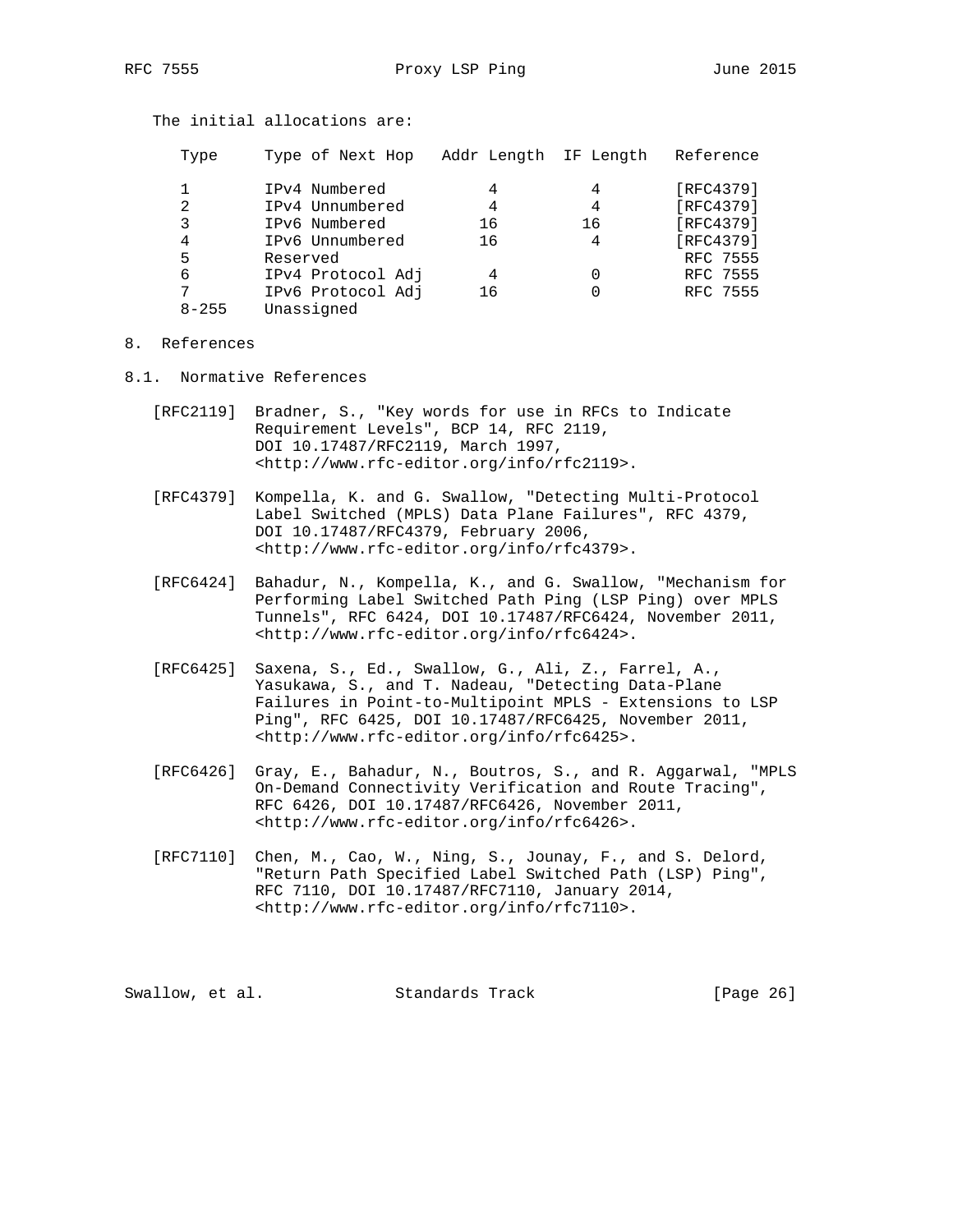# 8.2. Informative References

- [RFC4875] Aggarwal, R., Ed., Papadimitriou, D., Ed., and S. Yasukawa, Ed., "Extensions to Resource Reservation Protocol - Traffic Engineering (RSVP-TE) for Point-to- Multipoint TE Label Switched Paths (LSPs)", RFC 4875, DOI 10.17487/RFC4875, May 2007, <http://www.rfc-editor.org/info/rfc4875>.
- [RFC5226] Narten, T. and H. Alvestrand, "Guidelines for Writing an IANA Considerations Section in RFCs", BCP 26, RFC 5226, DOI 10.17487/RFC5226, May 2008, <http://www.rfc-editor.org/info/rfc5226>.
- [RFC6388] Wijnands, IJ., Ed., Minei, I., Ed., Kompella, K., and B. Thomas, "Label Distribution Protocol Extensions for Point to-Multipoint and Multipoint-to-Multipoint Label Switched Paths", RFC 6388, DOI 10.17487/RFC6388, November 2011, <http://www.rfc-editor.org/info/rfc6388>.

#### Acknowledgements

 The authors would like to thank Nobo Akiya, Adrian Farrel, Tom Yu, Tom Taylor, and Warren Kumari for their detailed reviews and insightful comments.

Swallow, et al. Standards Track [Page 27]